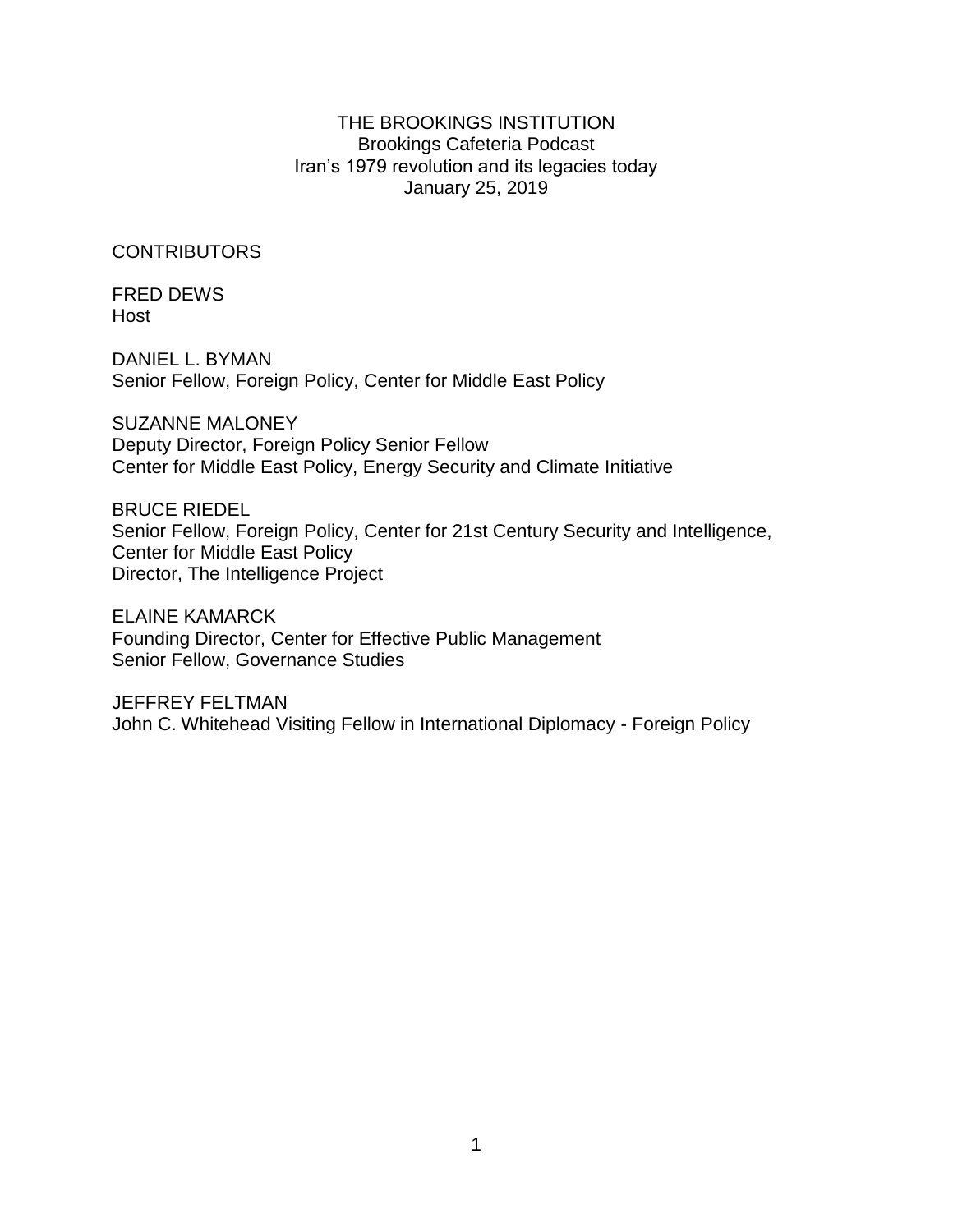(MUSIC)

MALONEY: It was one of the formative experiences of the 20th century and it has had echo effects that continue to reverberate in U.S. policy and in regional security terms.

BYMAN: The Iranian revolution was incredibly consequential for what we think of as terrorism today.

RIEDEL: The firestorm of sectarianism that we see engulfing the Middle East today really owes its origins back to this period.

FELTMAN: Ideologically, Hezbollah is the one example of successful export of the revolution that Tehran can point to, but it's also a manifestation of the Iranian Revolutionary obsession with Israel.

KAMARCK: The public really had very little interest or knowledge of this until the hostages were taken. Now, once the hostages were taken this became an enormous, enormous, enormous issue.

DEWS: Welcome to the Brookings Cafeteria, the podcast about ideas and the experts who have them. I'm Fred Dews.

In early 1979, Shah Mohammad Reza Pahlavi of Iran and his family left the country and never returned; just weeks later, Ayatollah Ruhollah Khomeini returned to Iran from exile after more than 15 years, declaring that he would appoint the government.

Thus culminated a year of unrest, protest, and violence throughout Iran. And on April 1, 1979, the Islamic Republic of Iran was established.

In this special episode of the Brookings Cafeteria podcast, five experts look back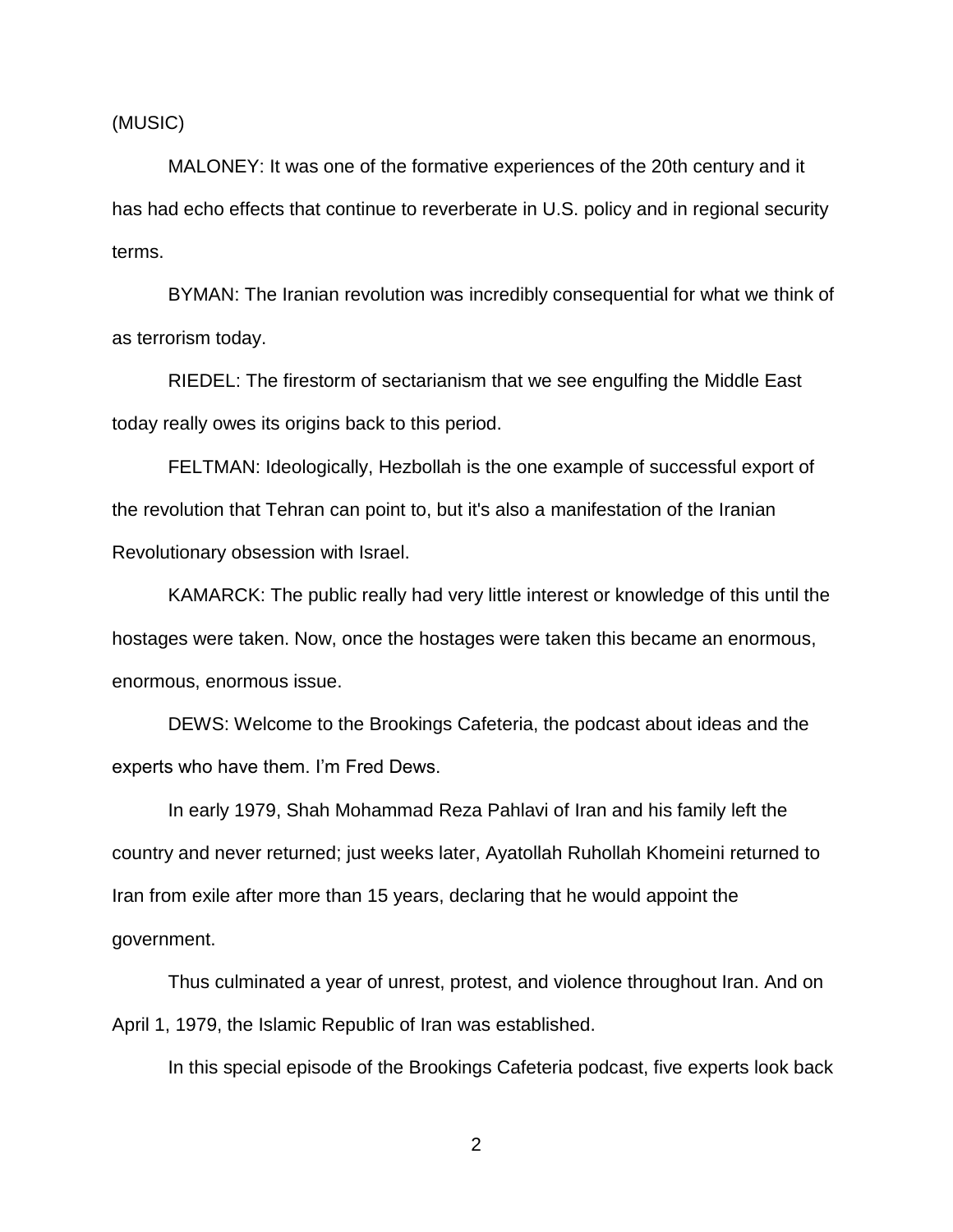on the Iranian Revolution 40 years later, From the revolutionary regime's early goals, to the US embassy hostage crisis, to Iran's support of extremist groups in the region, to contemporary US-Iranian relations, these experts reflect on what happened and how those events continue to reverberate in regional and global politics today.

The Brookings Cafeteria Podcast is part of the Brookings Podcast Network. To get the latest information about all of our shows, including Intersections, Dollar and Sense – the Brookings Trade Post – 5 on 45, and Brookings Events, follow us on Twitter @policypodcasts.

And now, the Iranian Revolution, 40 years later.

We'll start with context: what exactly was the revolution and what transpired in the tumultuous year before the Shah left and the Ayatollah returned.

MALONEY: I'm Suzanne Maloney, I'm the deputy director of the Foreign Policy Program here at Brookings.

The revolution began in late 1977 with increasing activism on the part of Iranian dissidents and oppositionists pressing for greater political freedom and greater opportunity to criticize the sitting monarch, Mohammad Reza Pahlavi.

The revolutionary mobilization really got under way in early 1978 with the publication of a newspaper article criticizing Ayatollah Ruhollah Khomeini who was a senior religious figure who had been exiled from Iran 15 years earlier as a result of his protests against the Shah's modernization programs. That article led to demonstrations by seminary students. The pushback by the security forces produced violence and the deaths of several protesters, which incited a cycle of protests at religious mourning ceremonies every 40 days. And with further violence this cycle perpetuated itself well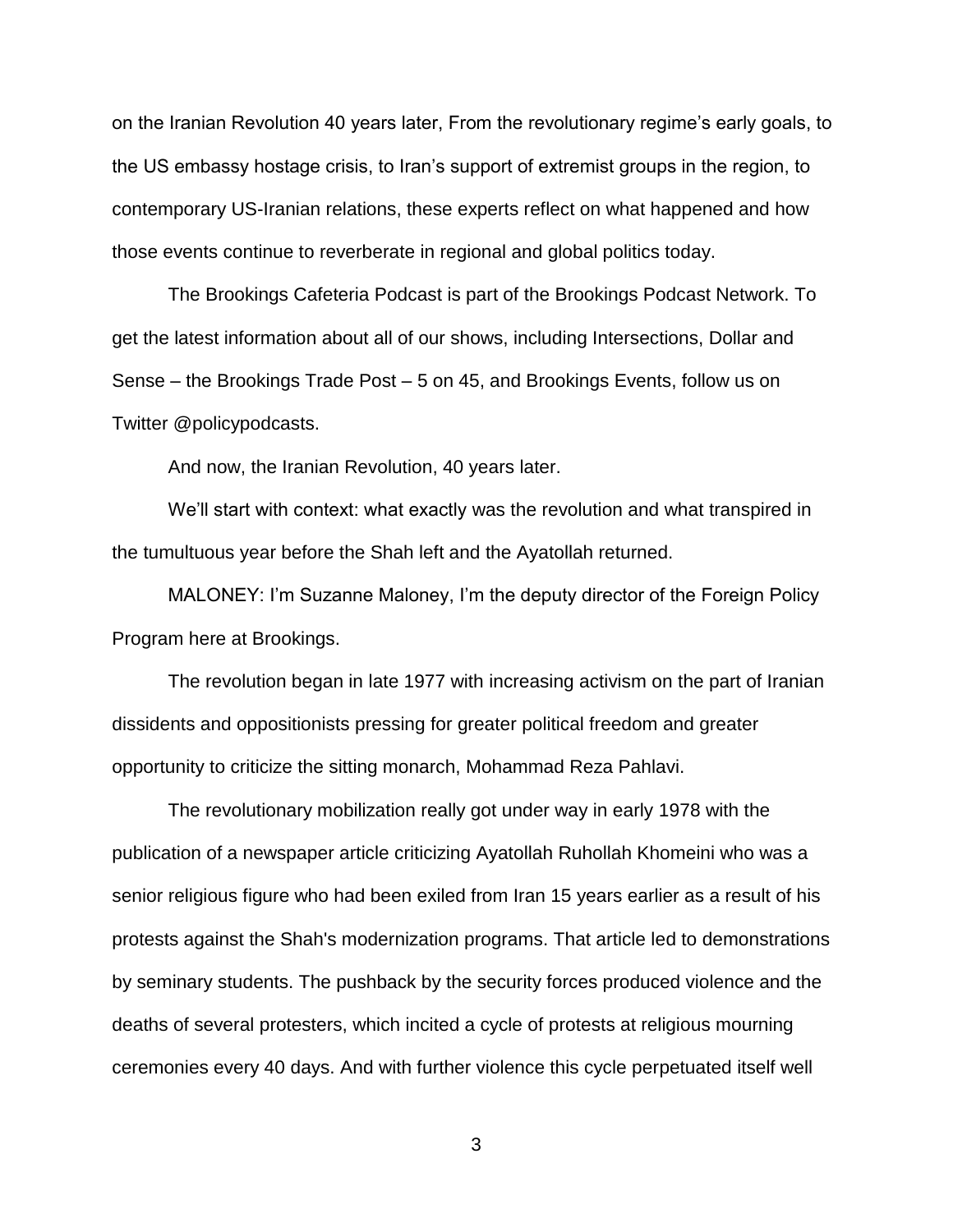into the spring of 1978. This of course came at a time when Iran was the foremost ally of the United States in the Middle East, an important security partner and an important partner for managing the energy sector at a time where oil prices had created severe economic strains within the United States.

There was very little appreciation during the early period of the revolution that this was in fact going to crescendo in the way that it would. There was a sort of sense that the Shah is a very reliable ally to the United States, could withstand pressure, could withstand some degree of popular dissent. In fact, the Carter administration with a focus on human rights in, at times, encouraged the monarchy in Iran to attempt to liberalize and saw the expression of public frustration with the Shah as potentially a net positive.

DEWS: The unrest continued throughout 1978. Maloney explains what happened leading up to the fateful moment of the Shah's departure

MALONEY: But of course over time the protests and the violence that ensued in their wake produced a burgeoning crisis in Iran. The Shah a little known to the world at the time was suffering from a terminal disease. He was very ill with cancer at the time. And he became increasingly incapacitated over the course of this mounting threat to his rule.

There were increasing numbers of protests over the course of the summer culminating in August with the deaths of hundreds of Iranians in an arson fire at a cinema in southern Iran. This then erupted and turned what had been a relatively slow boil in Iran into a much more intense and much more wider scale opposition movement. Throughout this period, Ayatollah Khomeini remained outside of Iran coordinating some of the revolutionary mobilization through representatives helping to press for an anti-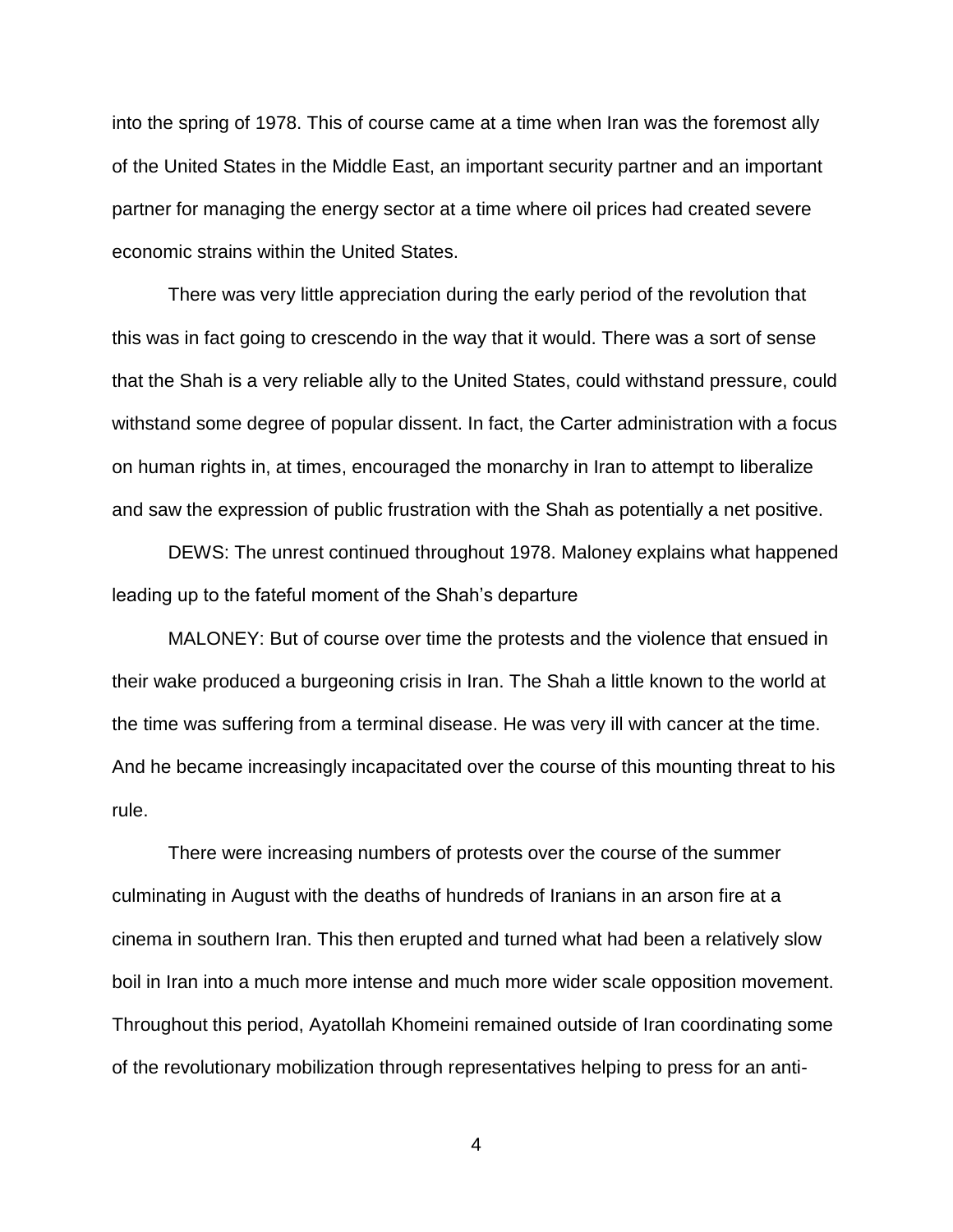accommodationist position on the part of the rest of the opposition. At times when the shah reached out to the opposition trying to create some degree of calm, Khomeini pressed only for the change of the government.

And so as a result of this the numbers grew to protests that were larger than any that had been experienced in Iran or anywhere else in the region ever before in history, culminating in millions by December of 1978.

The Shah left Iran in January 1979. Khomeini returned and any facade of the monarchy collapsed in its wake. Over the course of the ensuing months Iranians voted for the Islamic Republic. The government began to coalesce around the Islamist faction of the opposition and Iran moved from a reliable American ally to an implacable adversary, one that has remained very much a determined foe of the United States until this time 40 years later.

DEWS: Here's Brookings expert Bruce Riedel, who was well-positioned in late 1978 to watch the crisis in Iran unfold.

RIEDEL: I'm Bruce Riedel, I'm director of the Intelligence Project at the Brookings Institution and author of "Kings and Presidents: the United States and Saudi Arabia Since FDR."

I had just started at the Central Intelligence Agency as an analyst working on the Middle East and in November of 1978 I was suddenly reassigned from what I had been working on to work on the Iran desk to become part of a new Iran Task Force. The former analysts on the desks were removed. They weren't shot. I'm happy to say we don't do that in the CIA, but a new team was brought in because frankly we hadn't predicted the revolution was coming and it was felt that new blood was required and I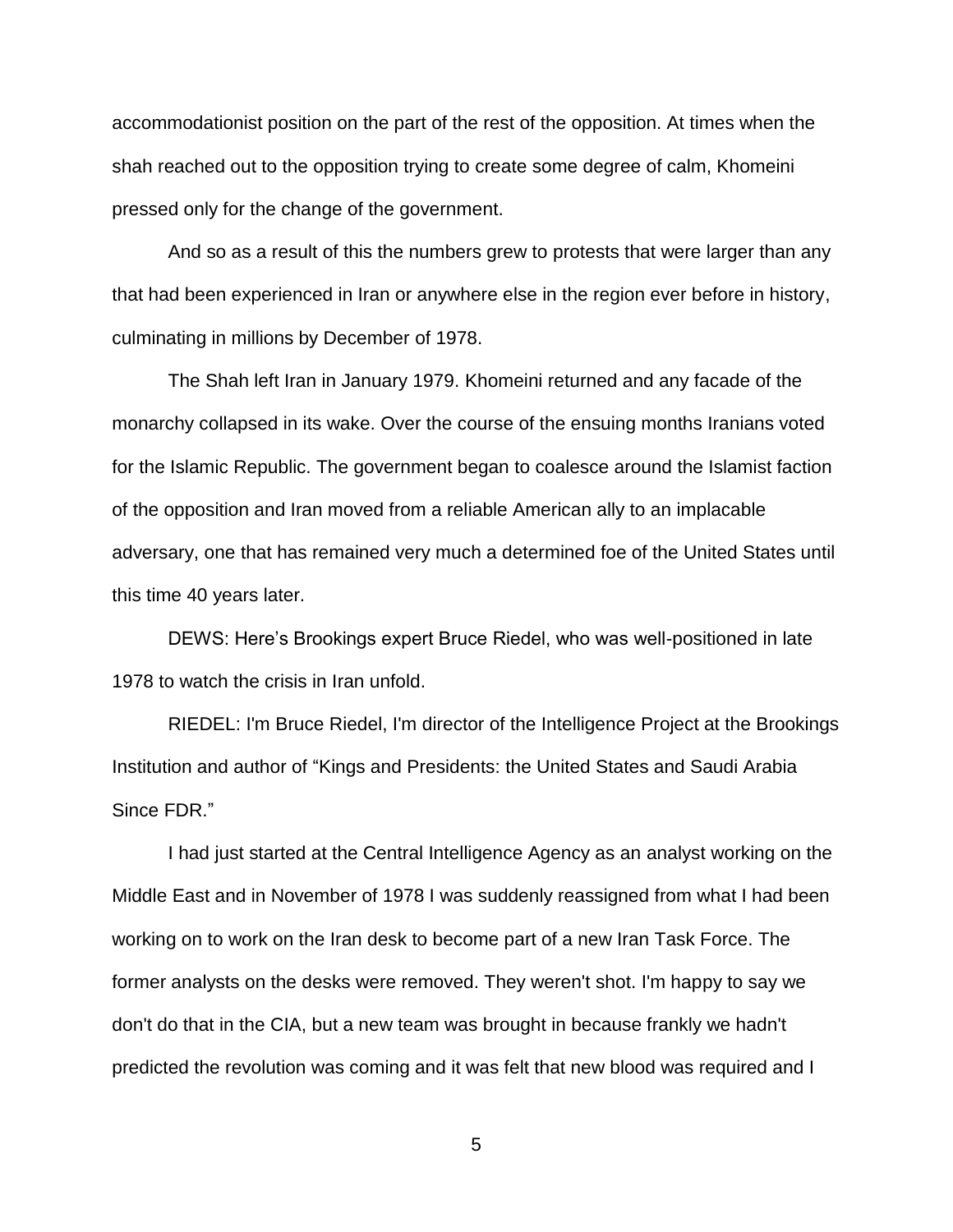had worked on Iran a lot in graduate school at Harvard so I had some expertise on what I was doing.

I think the real critical moment is when Ayatollah Khomeini returns to Iran in 1979 and then a few weeks later, maybe not even weeks, the imperial regime collapses literally almost overnight. It's on a weekend. These things always happen on a weekend. And I remember having to call my boss who was on taking the weekend off and say it's really looking serious, sir. I think you need to get in here right away. And he said, "You sure about that?" I said yes, the end of the Shah is here, a revolution is about to take over in Iran.

DEWS: Riedel added that he and his colleagues worked on the Iran Task Force nonstop over the next year to support the director of Central Intelligence and the first customer, the President of the United States.

Brookings scholar Elaine Kamarck also offers her account of what she was doing professionally as the revolution unfolded in early 1979 and how the revolution was perceived through the lens of US politics.

KAMARCK: I'm Elaine Kamarck, I'm a senior fellow at the Brookings Institution and a lecturer at the Harvard Kennedy School of Government and the author of "Why Presidents Fail and How They Can Succeed Again."

When the Shah fell I was working at the Democratic National Committee, and there was frankly very little impact on American politics at all. In fact what I remember from that period of time is the Jules Feiffer cartoon where he has Shiites and Sunnis kind of lined up. And the gist of the cartoon is, who knows the difference? Right?

Americans, this was the first time they'd ever probably heard the term Shiites,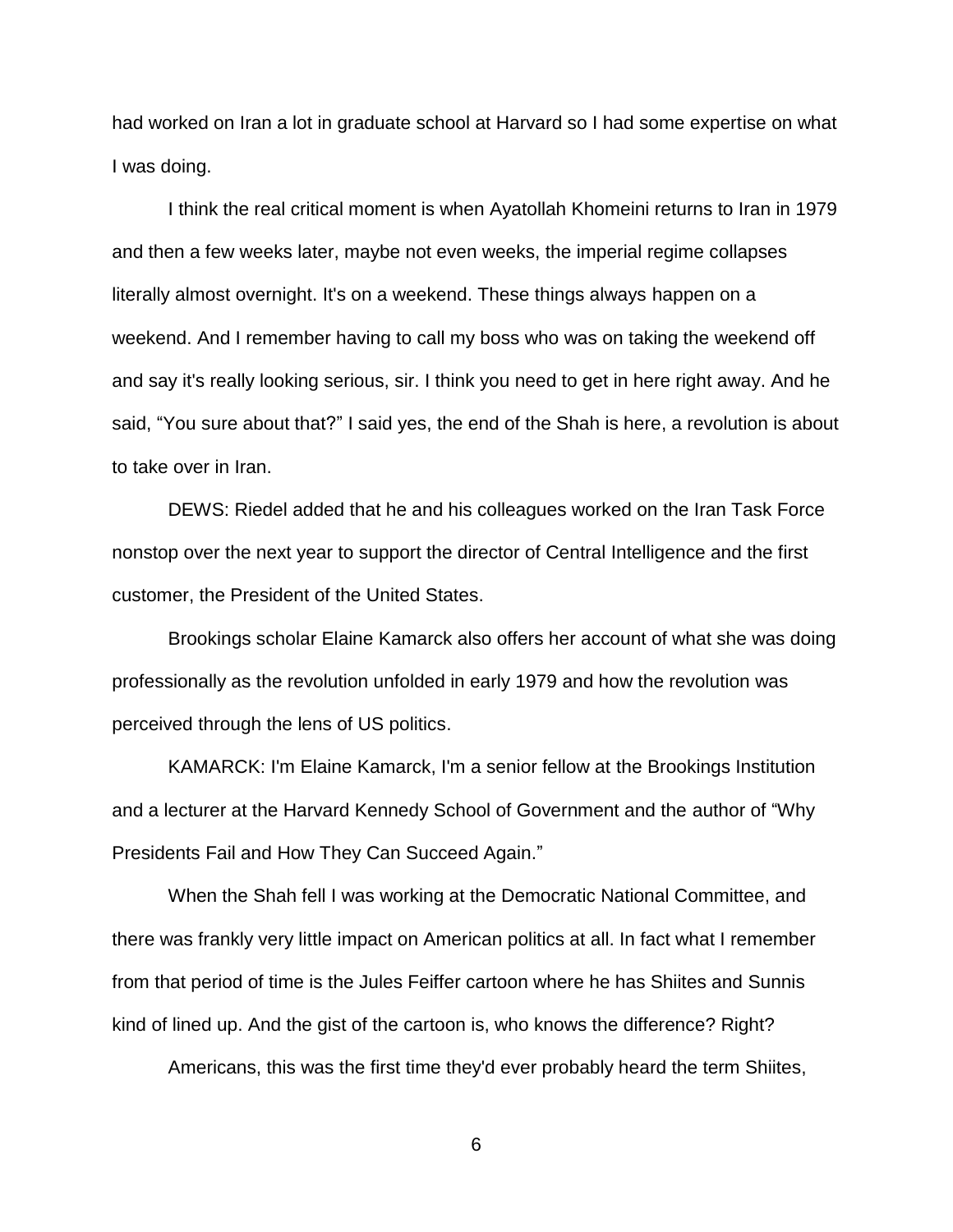and the sort of differences here, what they meant to the region, were really absolutely mysterious to Americans, and none of them really thought about it until, of course 1979, November, when the Iranian students took 66 Americans hostage in the U.S. embassy.

And then this whole thing burst into the public's consciousness. If you'll remember, people were tying yellow ribbons around trees. There were songs, there was a burst of patriotism. These people were seen as evil, and also really kind of mysterious. So, that was the first time I think the public even realized that there was a country named Iran, that it had a revolution, et cetera.

#### (MUSIC)

DEWS: As Suzanne Maloney explained earlier, the unrest that led to the fall of the Pahlavi rule in Iran started in late 1977 and continued throughout 1978. But how did these tumultuous events change the way Iran was seen around the world, especially in America?

In her 2013 Brookings Essay, Maloney described a country in the 1960s and 70s where, quote,

"millions of Iranians achieved a middle-class existence. The country became an international hotspot: Western bankers jostled for Iranian petrodollars; Harvard Business School opened a campus; tourists from around the world flocked to see the ruins of ancient Persia; diplomats clamored for a Tehran posting." Unquote.

But, Maloney wrote, "Iranian society was in flux, and pockets of opposition were developing." Here she is again, on the unexpected transformation of a country known to many westerners.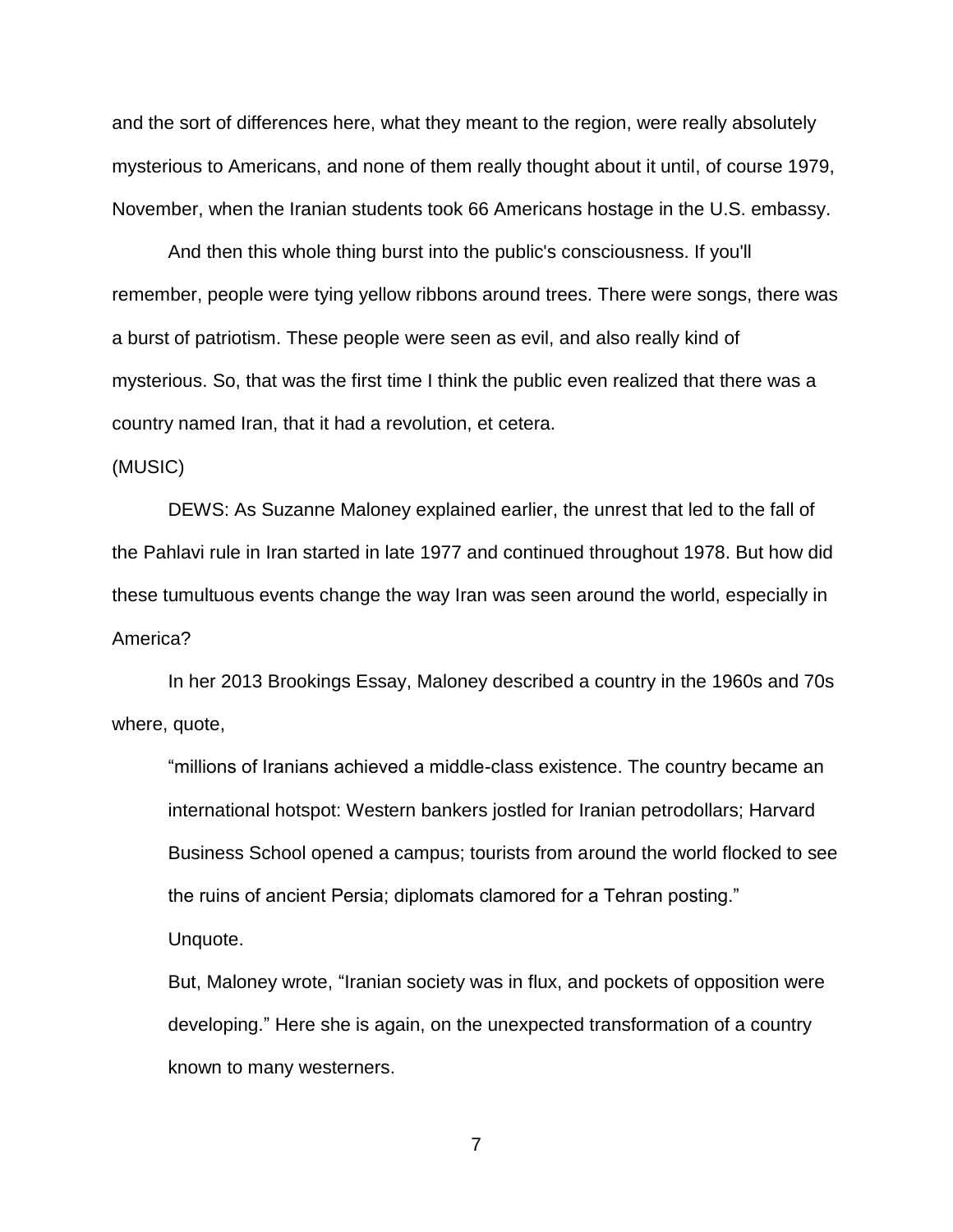MALONEY: This is an event that shattered the preconceptions around modernization.

When Americans looked at the world, they expected a country like Iran where tens of thousands of Americans lived and traveled on a regular basis, a country that was beginning through the luck of oil revenues to jump the growth curve from a largely agrarian country to one that was far more modern and enmeshed in the international economy. That this would be a country that would inevitably embrace Westernization. And that appeared to be the case throughout the 1970s in Iran. And so to see millions of people come to the streets not simply to oppose their sitting monarch but in fact to embrace fervently an ascetic cleric who had no experience in governance and who advocated a very hazy idea of rule by the clerics, rule by the Islamic clergy, as an alternative to either secular government or some other form of rule that was more familiar to the Western world.

DEWS: Here's our fourth expert, with his take on that transition from monarchy to Islamic republic:

BYMAN: My name is Dan Byman. I'm a senior fellow at the Center for Middle East Policy at Brookings and I'm also a professor in the School of Foreign Service at Georgetown University.

In the 1970s Iran is one of the most important regional allies of the United States in the world.

The Shah has made it seemingly a very prosperous, successful country. It's right on the border of the Soviet Union, and it's in a critical region. So the United States is considering it one of its pillars in the Middle East even as the United States itself is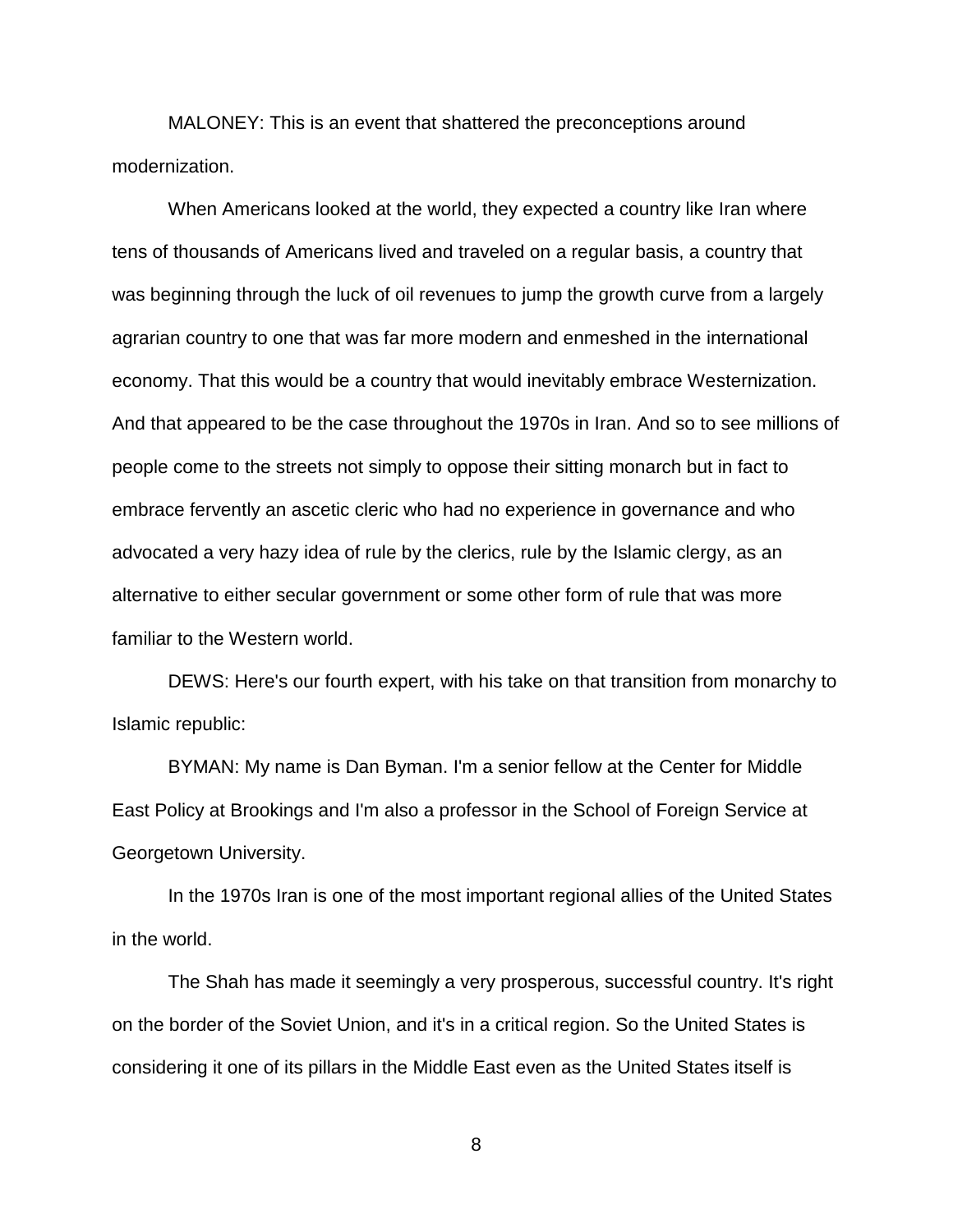trying to limit its own involvement.

So the collapse of Iran into revolution initially is not seen as a disaster that's going to last for decades. The hope is that this is a country that can be rescued from its own revolution, that the United States might be able to work with a successor regime to continue it as an anti-communist ally.

And in the first few years of the revolution that hope is alive a little. But the ideological fervor in the Iranian regime eventually drives it away because they're supporting revolution around the world, because of the hostage crisis in particular, because of constant anti-American rhetoric, Iran is increasingly seen as an enemy.

Now what's remarkable is the Iranians at the same time are repressing the Communist Party in Iran and are also very anti-Soviet. So at almost the height of the Cold War they've managed to alienate both superpowers which almost no other country managed to do during this period.

### (MUSIC)

DEWS: In December 1978, millions of Iranians marched throughout the country to demand the Shah step down and Ayatollah Khomeini return. Just days before the Shah and his family left Iran for Egypt on January 16, he appointed a new prime minister, but the Ayatollah rejected any compromise and quickly appointed his own government. When the Shah's government collapsed, the deposed monarch was by then in Morocco, and the Ayatollah had made a triumphal return from exile and begun consolidating his rule.

Throughout the spring and summer of 1979, the Ayatollah deployed his influence to undermine the transitional government, establishing the Islamic Revolution Guard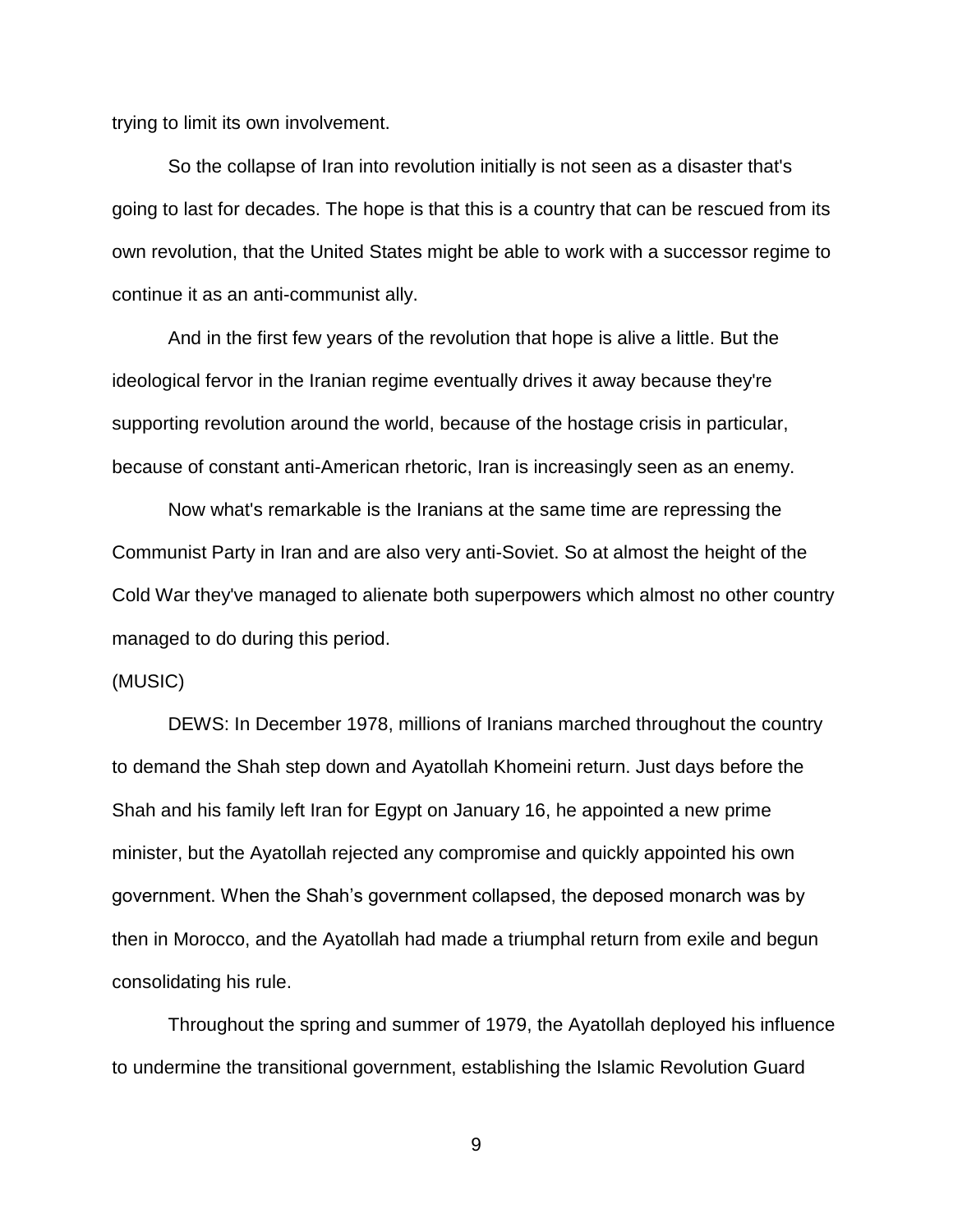Corps and pushing for a new constitution that enshrined clerical rule. Meanwhile, with his health worsening, the Shah sought to come to America for treatment.

Here's Suzanne Maloney again on the outlook of the Ayatollah and his supporters as they cemented their power throughout the country, and why the Revolution quickly assumed an anti-American cast

MALONEY: The group that came to power in Iran in the aftermath of the revolution was united by very little other than their opposition to the Shah. The postrevolutionary coalition, of course, was led by the charismatic figure of Ayatollah Khomeini, but it incorporated a wide range of political philosophies including a large component of groups and individuals whose worldviews were shaped by antiimperialism and the Marxist ideologies that were in fact quite prevalent during the time.

As a result, the new worldview of the leadership of the Islamic republic in its earliest days was implacably anti-American. It was determined to oppose what it perceived as backward and Western-dominated governments along its borders. And so sought through ways both explicit and implicit to cultivate revolutionary mobilization across the region to inspire and, in fact, to provoke opposition to the pro-western monarchies in the Gulf. To make common cause with militants in Lebanon, in the Palestinian territories, and elsewhere across the region. And to generally promote destabilization of its neighbors. And this is of course a policy that has evolved over time but in general Iran and the Islamic Republic, the post-revolutionary government of Iran, has found itself at odds with both the United States and U.S. allies across the region.

DEWS: Maloney explains further why the leadership was so implacably anti-American from the start.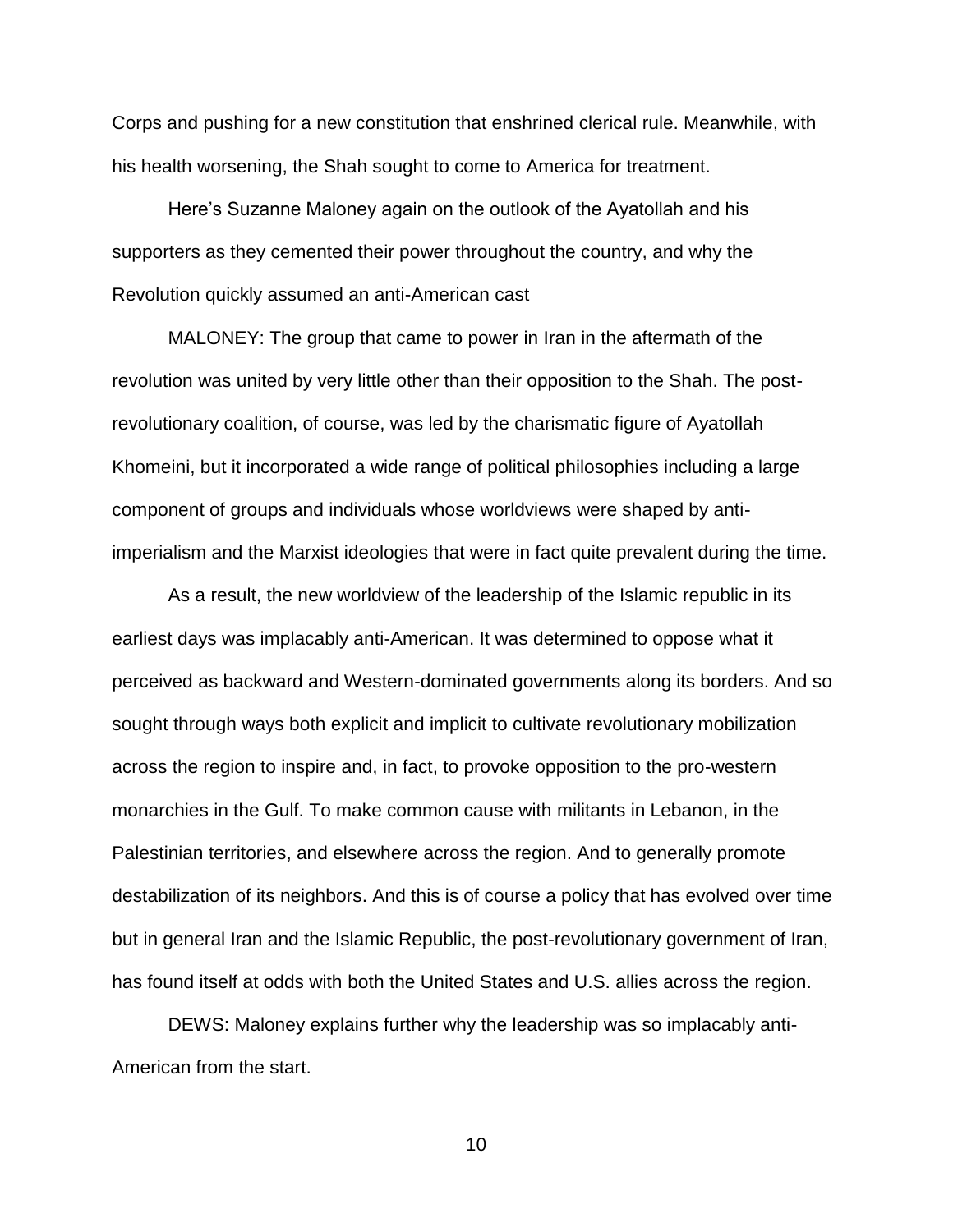MALONEY: Well, it was one of the few elements of the ideology across disparate elements of the post-revolutionary coalition that was a common thread. America had only begun to play a significant role in Iran beginning in the 1950s with the U.S. role in helping to facilitate a coup that ousted Iran's prime minister, a nationalist and popular prime minister who had in fact been responsible for trying to nationalize Iran's oil industry.

From then on, the U.S. took a larger and larger role and Iran. More prominent in its support for the Shah, more direct in terms of its presence on the ground in a way that caused many Iranians to resent the United States.

This combined with some of the kind of anti-imperialist rhetoric of the time led those who were opposing the Shah to perceive that somehow the United States was attempting to keep him on the throne. There were many, for many months in the aftermath of his departure who anticipated in fact that Washington when engineer some kind of a coup just as of course elements of the U.S. government had done in 1953 to return the Shah to the throne. And so this sense of paranoia, this sense of conviction in fact that the United States would do everything to remove the Islamic Republic led to a sort of self-fulfilling prophecy where Iranian policies that were designed to alienate the United States provoked, of course, counter responses from Washington. And the best example of that of course is the seizure of the US embassy in November of 1979 in the aftermath of contacts between some elements of the new government in Iran and U.S. officials, and the admission of the Shah to the United States for medical treatment.

There was again a growing concern that the United States would somehow try to remove the Islamic Republic, and the seizure of the embassy was used by the more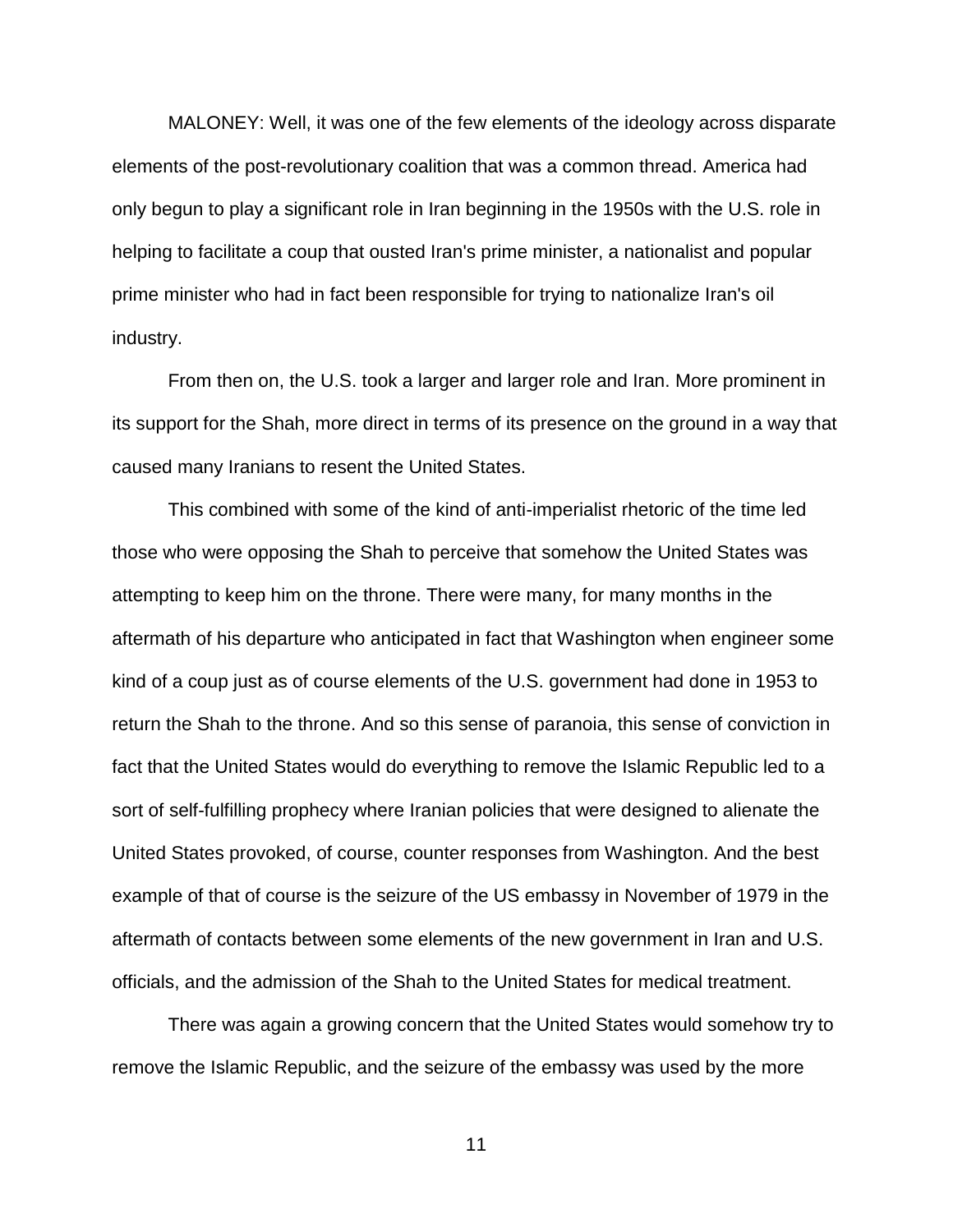radical factions of the revolutionary leadership to gain the upper hand to oust moderates and to thoroughly end the U.S. relationship with Iran.

DEWS: You'll hear more about the US embassy takeover and hostage crisis in a minute, but first, Dan Byman describes some of the Revolution's initial impacts on the region and how some governments, particularly Saudi Arabia, reacted

BYMAN: So, after the 1979 revolution, Iran looked around the region and saw regimes that it viewed as illegitimate, it saw them as weak, and they believed that what they did in Iran—mass protest, unrest, demonstrations, violence—that could succeed in other countries. And that could be Iraq, that could be Saudi Arabia. And so you had local groups there that were inspired by Iran in some cases aided by Iran starting to take on their government.

But when they're doing this their governments understandably are incredibly alarmed and they see Iran as a threat both in the immediate sense that it's supporting revolution but also Iran is attacking their legitimacy. So the Iranians declared that the Saudis are practicing American Islam. Right? So it's really a shot directly across their bow saying that they're not adhering to a fundamental principle in the kingdom that they are not a true Islamic state.

So this dynamic becomes incredibly aggressive and nasty with the Iranians supporting more and more violent group, and at times this goes directly to terrorism. They support assassination attempt against the Emir of Kuwait. They're supporting revolutionary groups in Iraq.

There there's demonstrations in Saudi Arabia, but in response the Saudis and other countries, but especially the Saudis, begin to support Sunni movements around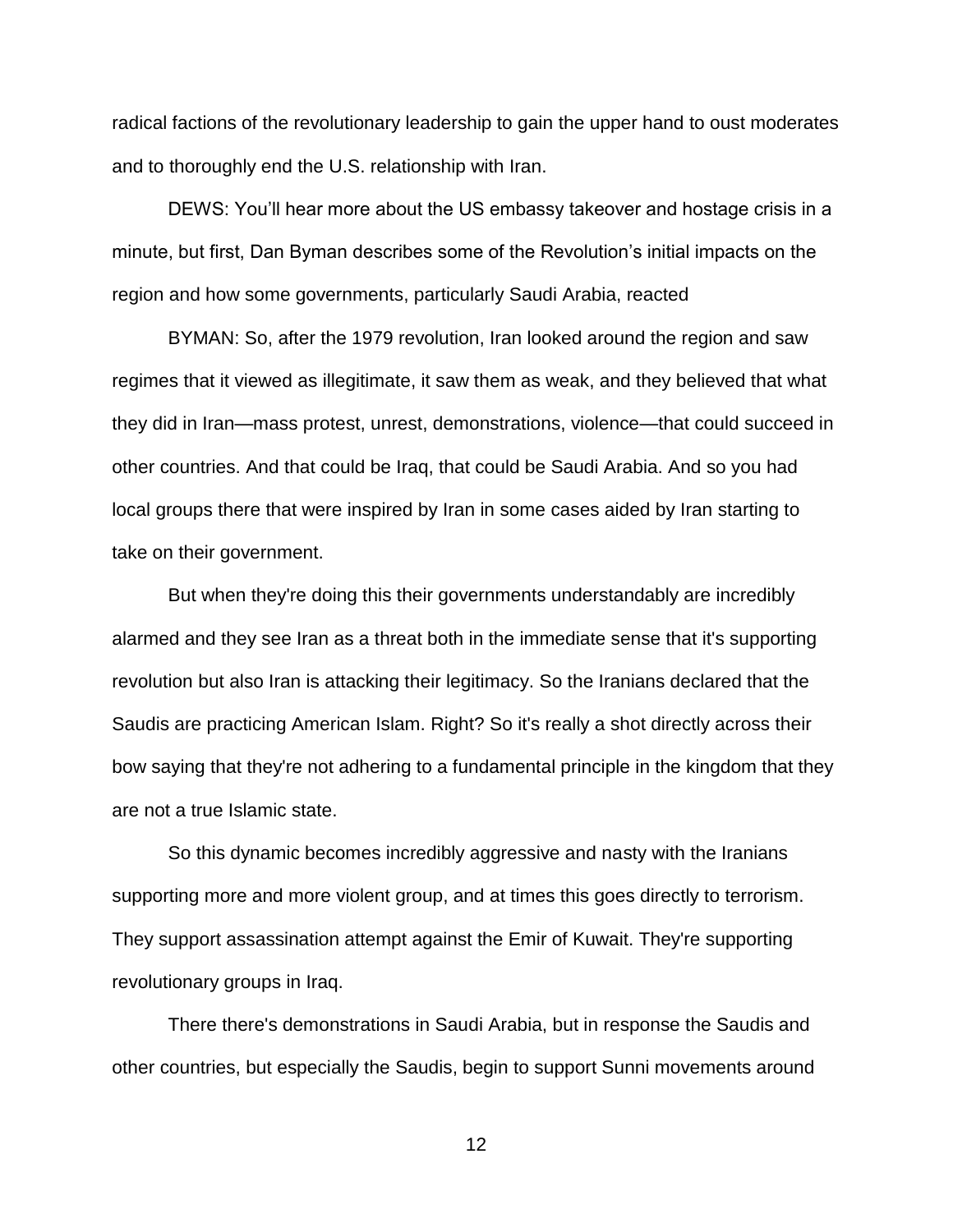the world—they begin to proselytize. They support mosques, they support schools. And a lot of this is traditional religious education. But a lot of what we've seen in the last 15, 20 years where we've seen an array of radical causes, they used textbooks from Saudi Arabia that are drawing on mosques that are funded by Saudi Arabia, a lot of that has its seeds in the response to the Iranian revolution.

DEWS: Bruce Riedel expands on Saudi Arabia's initial response to the Revolution.

RIEDEL: Saudi Arabia saw the revolution as its own worst nightmare coming true. The Saudis had no affection for the Shah. They found the Shah to be arrogant. They don't like Persians in general and the Shah was a very arrogant Persian who always looked down upon them as stupid Bedouins. But they knew that the Shah was their partner in maintaining stability in the region in the face of more radical ideologies both from Islamists but also back in those days from the Soviets and communism. And they not only saw the rapid fall of the Shah as possibly something that could happen to them but they were even more worried that the Americans didn't seem to be able to do anything to stop it. After all they decided that they were going to count on America to be their security blanket and the Americans seemed unable to, A, prevent the Shah from falling and then, B, even rescue their own diplomats once they had been taken hostage by the Iranians. So it is a very, very scary period for the Saudis.

DEWS: And Iraq, too, on Iran's western border saw both threat and opportunity in the events of 1979 and thereafter, as both Dan Byman and Bruce Riedel explain.

BYMAN: When the Iranian revolution happens, Saddam Hussein looks over the border and sees both a threat and an opportunity. So the threat is that he's in a country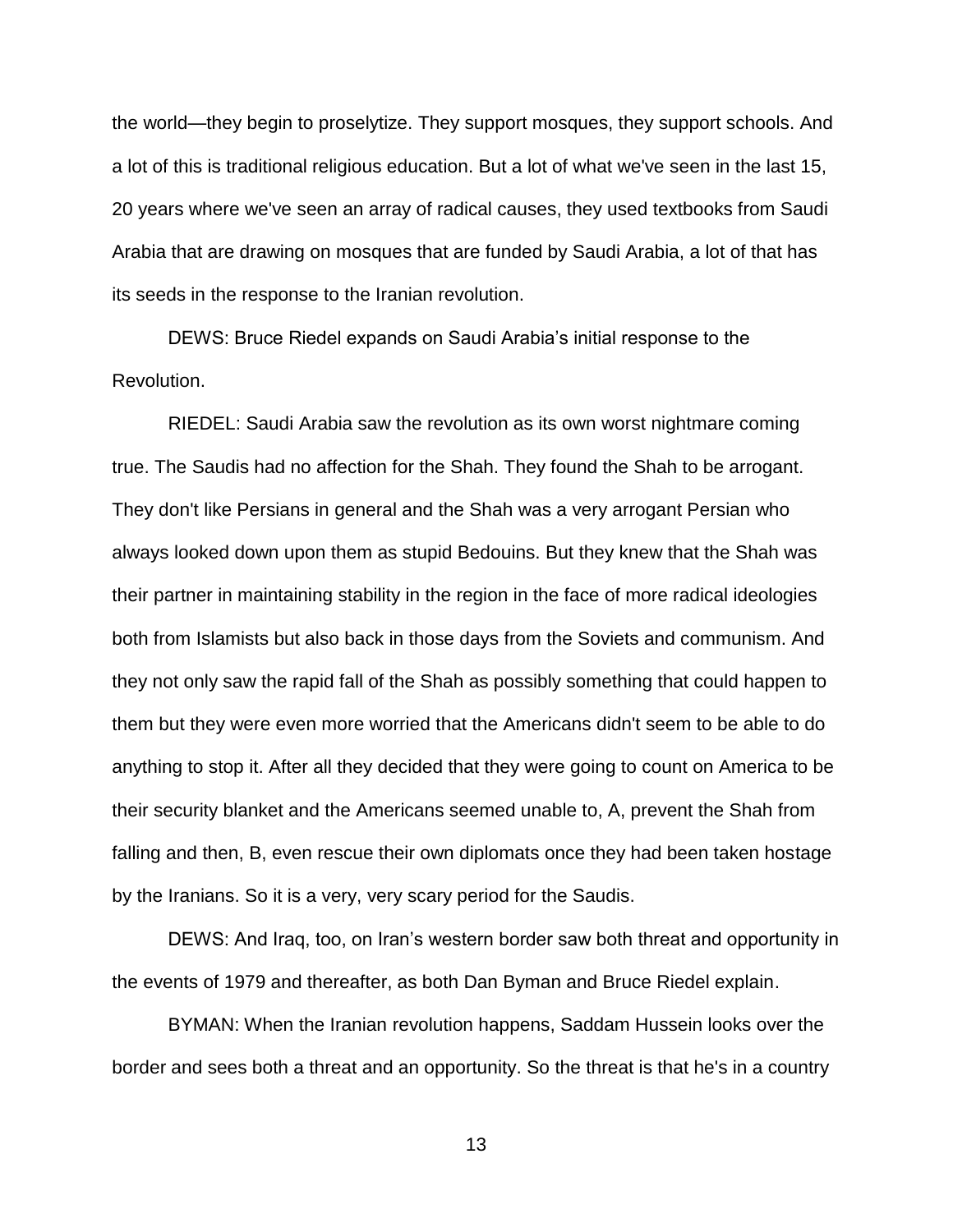with a majority Shia population. That Shia population is hostile to his rule. He's a secular Sunni Arab who has been incredibly harsh and repressive. And the Iranians are openly calling for revolt and revolution in Iraq itself. Ayatollah Khomeini, the new very charismatic leader of Iran, he had studied in Iraq and had a lot of connections with clerical leaders there. So tremendous concern about the potential for unrest.

But at the same time the new government is in disarray. They've shot a lot of their military commanders. And so there's a real sense that this is an opportunity for Iraq to expand. There is a disputed border. There is oil rich areas right near the border. And the Iraqi government is hoping to seize those both for defensive reasons, to stop revolution to kind of push Iran back, but also as an offensive power trying to take advantage of a foe that at least temporarily is weak.

RIEDEL: The United States was surprised by the Iranian revolution, no doubt about that. But the people were the most surprised were the Iraqis and they live next door to Iran and they had harbored Ayatollah Khomeini for a dozen years. He operated out of Iraqi territory sending cassettes into Iran to foment the revolution. And then in October 1978, the Iraqis threw him out of the country. So they helped set in train the revolution and then at the moment of truth they alienated the guy who was going to run the revolution. So if you want to talk about someone who really got the intelligence wrong it's Saddam Hussein and the Iraqi government.

And of course the Saudis also supported the Iraqi invasion of Iran in September 1980 that set in train the worst conventional war in our lifetime. The only conventional war since World War II that even comes close to it is Korea in the 1950s. The Iran-Iraq war was a huge debacle that led to a quarter million dead, a half million seriously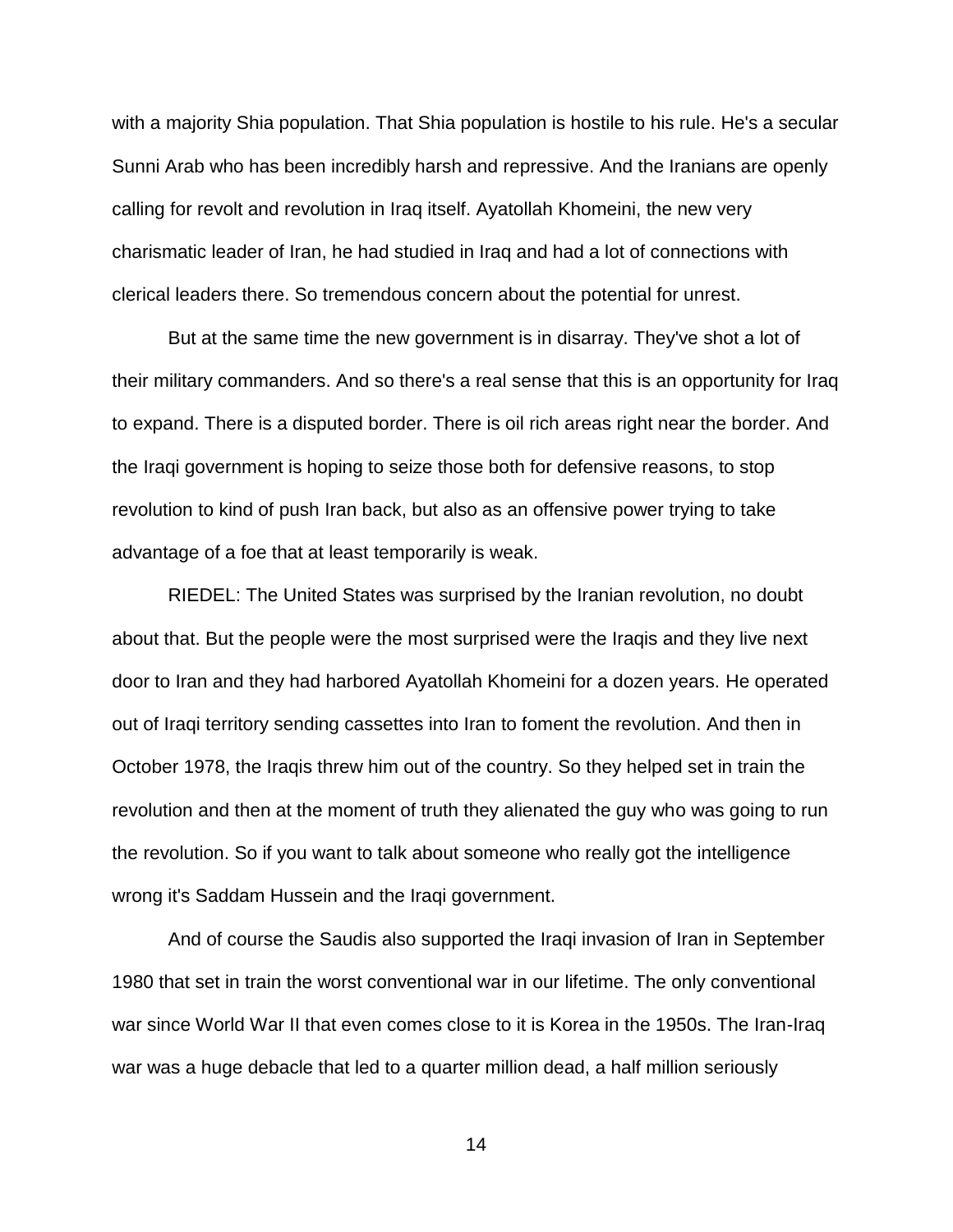wounded, and left Iraq very much poised to start the next war—the invasion of Kuwait.

DEWS: Ayatollah Khomeini proclaimed that "We shall export our revolution to the whole world."

He viewed himself as more than just the leader of Shia Muslims, but of all Muslims.

Suzanne Maloney and Dan Byman explain this expansive mindset.

MALONEY: The post-revolutionary leadership in Iran absolutely believed that in fact this was not a revolution in one country, to borrow a phrase from the Soviet experience, that this was in fact an Islamic revolution which would span the entire Umma, the entire Muslim world. They did not conceive of it in sectarian terms, despite the fact that of course Iran is a primarily Shia country, and over time has become in many ways alienated from much of the Sunni world as a result of this sense of sectarian policy.

Iranian leaders were convinced, in fact, that there would be sympathetic uprisings across the Middle East and across other countries in the Islamic world, throwing off the yoke of Western imperialism and embracing a new form of government through which Islamic principles and Islamic leadership would be paramount.

BYMAN: The clerical regime that takes power in 1979 is very focused on exporting its revolution.

And there there's a moment when we have economic problems in Iran, the economy is tanking due to a collapse in investment due to the migration of a lot of skilled workers. And Ayatollah Khomeini very famously says that the Iranian revolution was not about the price of watermelons. So there's economic cost, so be it, from his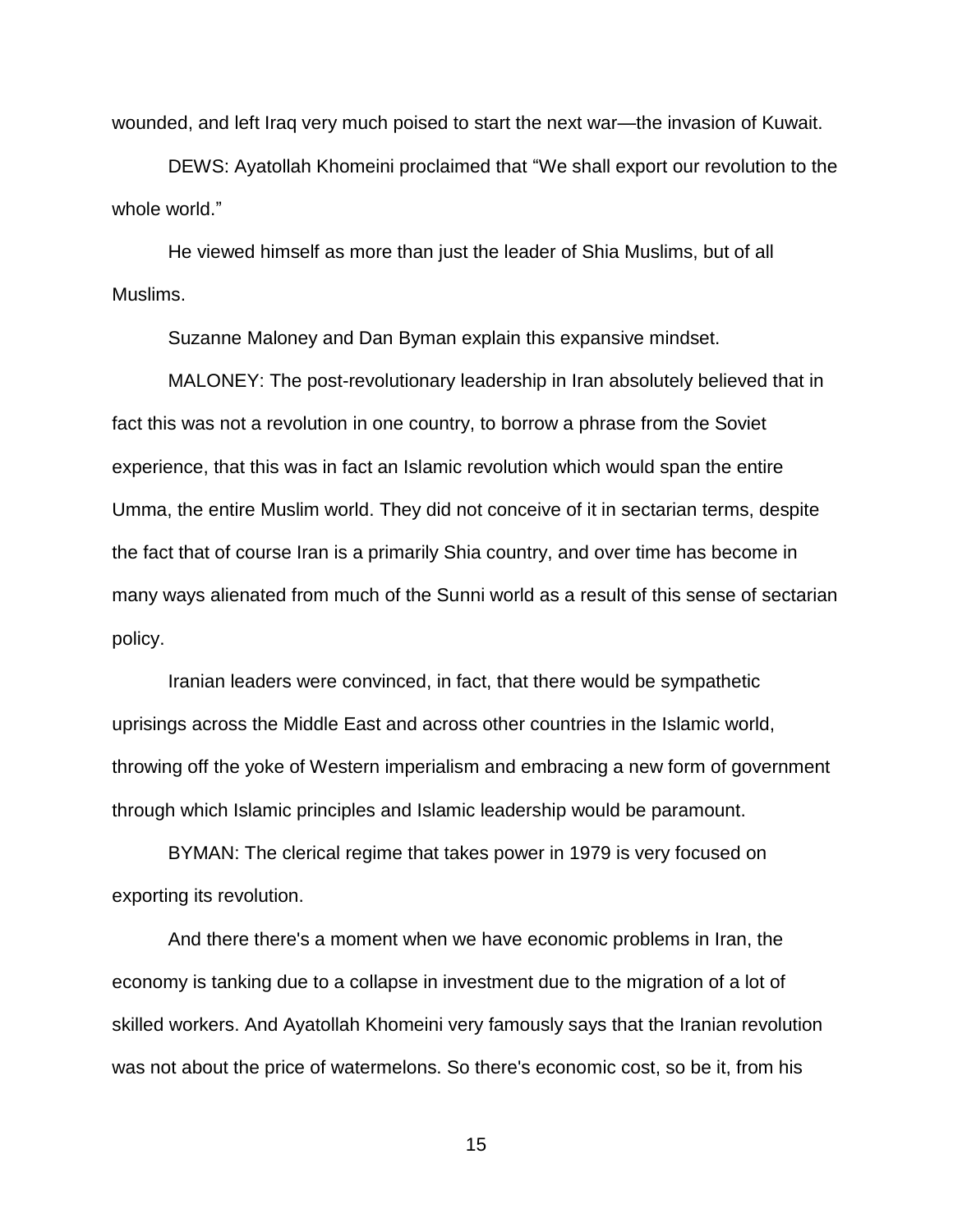point of view that people had risen in the streets because they wanted an Islamic government.

And his view was this is not an Iranian issue. This is a Muslim issue. And Islam doesn't stop at borders. So he looked around the Muslim world and believe that Iran was the first domino but shouldn't be the last. So a lot of his effort is trying to inspire others to revolt. And he has a rather naive view that this is going to be easy. That a few demonstrations, some unrest, and we'll start to see these very brittle, fragile regimes fall just as the Shah fell.

But that doesn't happen. But meanwhile, in Iran the taking on the world, the war with Iraq, the alienation of the United States, all this creates tremendous economic chaos. But for the first few years of the regime they are much more focused on ideological purity than economic success.

DEWS: Our fifth expert in this episode is Jeff Feltman, the John C. Whitehead Visiting Fellow in International Diplomacy at Brookings, and he explains the limits of the revolution's appeal from his deep insight and experience about the one arena in which Iran, to some extent, did successfully export its revolution: Lebanon

FELTMAN: My name is Jeff Feltman and I'm a visiting fellow in the foreign policy pillar at the Brookings Institution. Previously for nearly six years I was the U.N. Undersecretary General for Political Affairs. Prior to that I was a U.S. foreign service officer including being Assistant Secretary of State for Near Eastern Affairs from 2009 to 2012 and I was U.S. ambassador to Lebanon from 2004 to 2008.

Iran was a revolutionary regime. And Iran's appeal in its immediate neighborhood was somewhat limited. It was limited in Iraq because of Saddam Hussein's control of the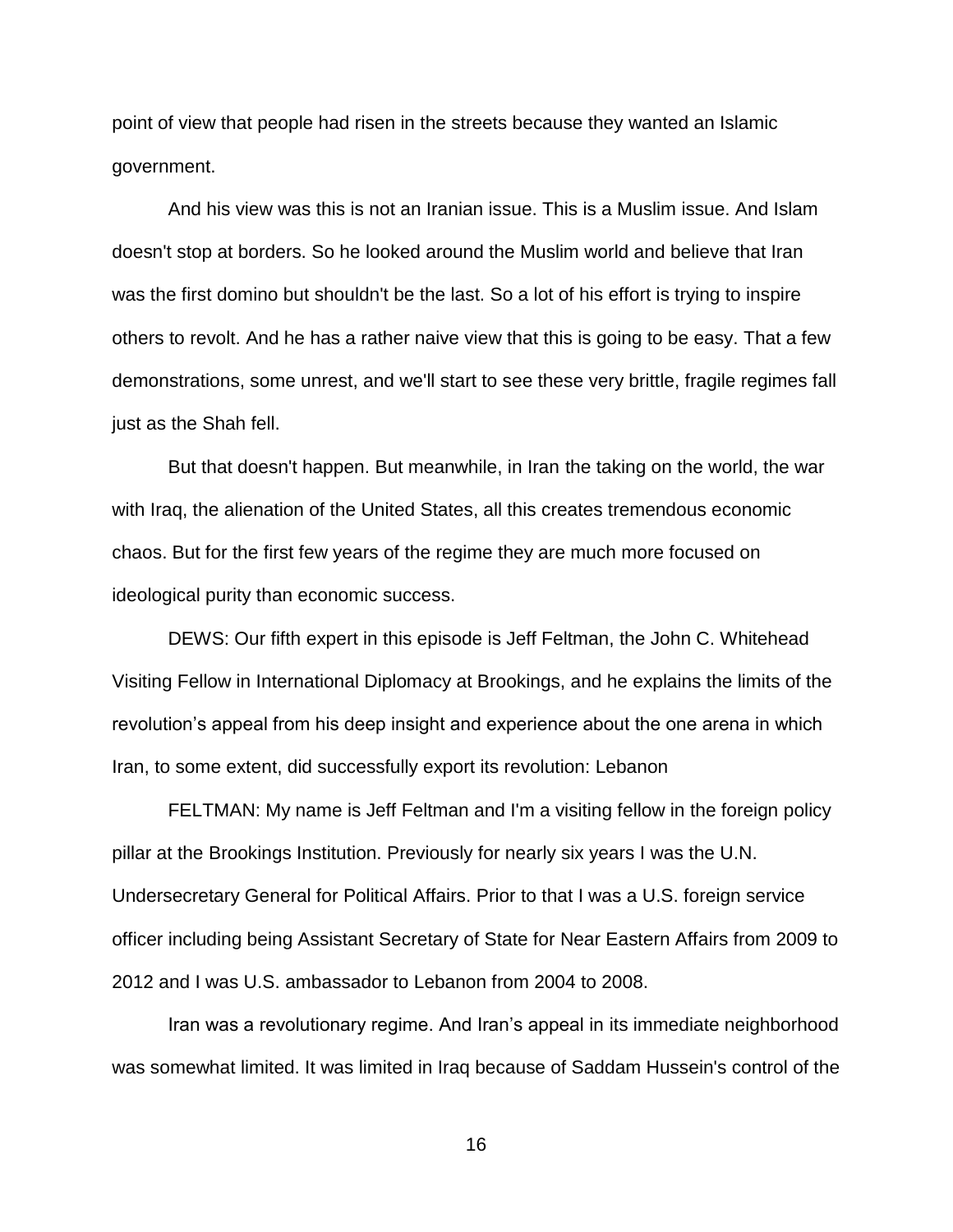population even though Iraq was a Shia majority population. Certainly Saudi Arabia and Bahrain with their significant Shia populations had significant control that Iran was not going to be able to really exploit any grievances that the Shia might have had in Bahrain or Saudi Arabia. And because of this the Shia flavor of Iran's Islamic revolution, there's only so far they could go in the Sunni world.

The Sunnis looked at them as heretics.

So it, Lebanon, must have looked as though it had a spotlight on it when the Iranian leaders looked across the region to see where they could show that their revolution, their ideology, their methods could not only work in Iran, but they could work more universally. Iran was looking for places where they could assert the type of narrative that they were the rising power of Islam, that they were the center of gravity in Islam and the fact that the Shia had been so abused by their own government, by their own leaders, and by the Israelis that was the opportunity.

DEWS: More on Lebanon and Israel in a moment, but first, Bruce Riedel also talks about how the Iranian Revolution helped to intensify the sectarian conflict between Sunnis and Shias.

Riedel, in fact, describes a long trajectory of Sunni-Shia rivalry that he says was always there, and how it plays out today across the Middle East in places like Iraq and Yemen.

RIEDEL: And they made it much, much more sectarian. The Saudis supported Sunni extremism and the Iranians supported Shia extremism. There was very little room for them to cooperate with each other and the firestorm of sectarianism that we see engulfing the Middle East today really owes its origins back to this period.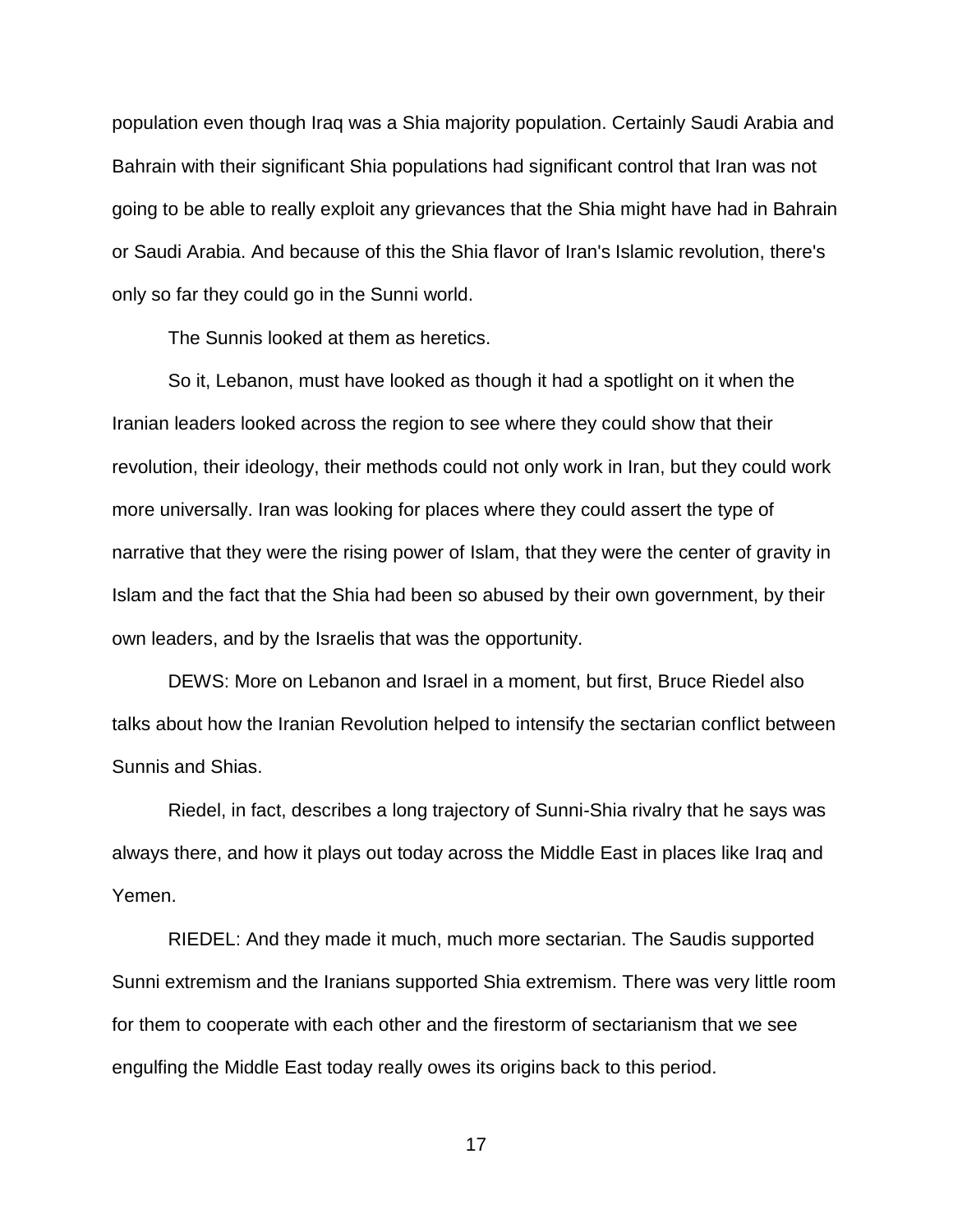Sunnis and Shia have always been historical rivals. But what we're seeing in our time is an intensification of that into violence that we really haven't seen in the 20th century and unfortunately it's getting worse and worse.

This Sunni Shia rivalry now burns across the Middle East. You have it in Iraq, we've had it in Iraq for some time, Sunni-Shia violence against each other. We have it in Syria only here the there are no Shias, there are Alawis which are an obscure form of Islam that Sunnis regard as Shias. And perhaps worse you have it in Yemen where about half the Yemeni population are Shias, again they're not the same kind of Shias as in Iran. We don't need to go into the intricacies of the differences, but they do see themselves as Shias, and the Saudis are supporting the Sunnis. The Iranians are supporting the Shias. And we've ended up with the worst humanitarian catastrophe of our time. Literally millions of Yemenis malnourished, hundreds of thousands of them poised on the edge of starvation. Now, sectarian differences aren't the only reason there is a civil war there but they are one of the most important reasons and they're one of the reasons that pushes this conflict to its kind of nightmarish quality.

DEWS: The Sunni-Shia rivalry, and other factors, served to blunt Tehran's ability to export its revolution worldwide, much less regionally. But as Jeff Feltman, U.S. ambassador to Beirut from 2004 to 2008, as mentioned earlier, Lebanon appeared to be a fertile spot for Iran to gain a foothold. Feltman explains how the disaffected and politically weak Shia population of Lebanon was a ripe target for Tehran. Feltman reminds us that the Iranian revolution occurred in the midst of a civil war that had been wracking Lebanon off and on since 1975.

FELTMAN: The Lebanese Civil War provided an opportunity for Iran to show that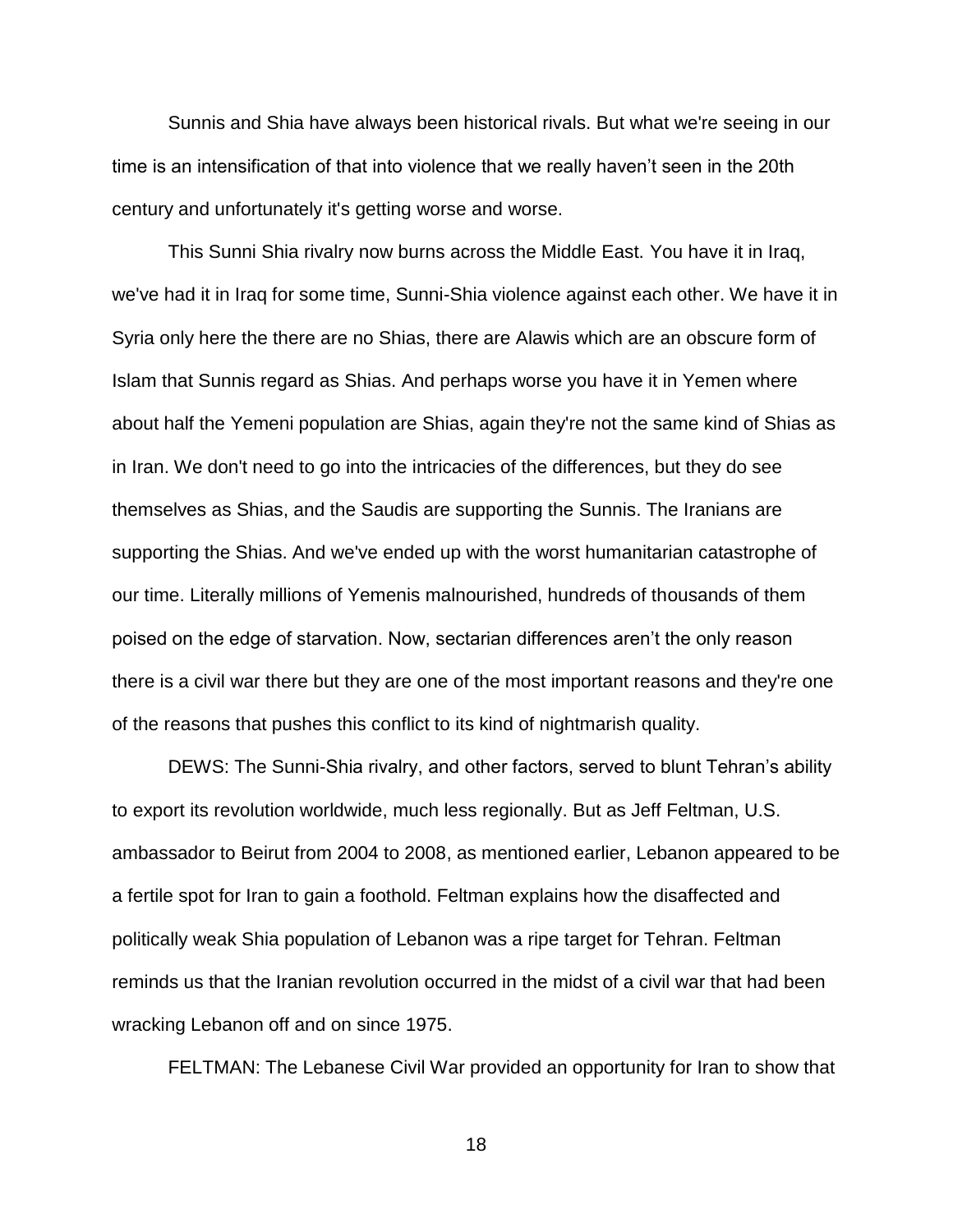its own revolution, its own Shia Islamic fervor, could be exported. Its revolutionary Islam could be exported further.

In 1982, the Israelis invaded Lebanon, not for the for the first time, but for significant time. With the Israeli invasion thousands of residents, thousands of farmers, peasants in southern Lebanon fled north northward. The vast majority of these were Lebanese Shia. The Lebanese Shia had been a despised disenfranchised part of Lebanese society.

The Maronite Christian elite, the Sunni elite tended to look down their noses at the Shia. And then you have the Shia who are being displaced by the by the Israelis. The Shia themselves had suffered during the time of the PLO's, the Palestine Liberation Organization's, basically occupation of southern Lebanon. The PLO was firing missiles trying to trying to attack Israel from southern Lebanon and that affected the freedom of movement of the Shia population. So the Shia were full of grievances by 1982. The Israelis. The previous problems from the Palestinians. The fact that their own government, their own elite, had basically ignored them and kept them in a sort of a feudal like serfdom. So they were ripe for exploitation.

The Iranians realized this. And the Iranians of course are Shia as well. So you start to see signs in the early 80s of the Iranians trying to build a constituency inside Lebanon for this sort of revolutionary Shia Islam. The rumors are that there were a thousand, 1,500 of the Iranian Revolutionary Guards who were doing training and getting financing to build a Shia movement inside Lebanon using the Shia majority areas of Lebanon such as southern Beirut, south Lebanon, and the northern Beqaa Valley, Hermel area.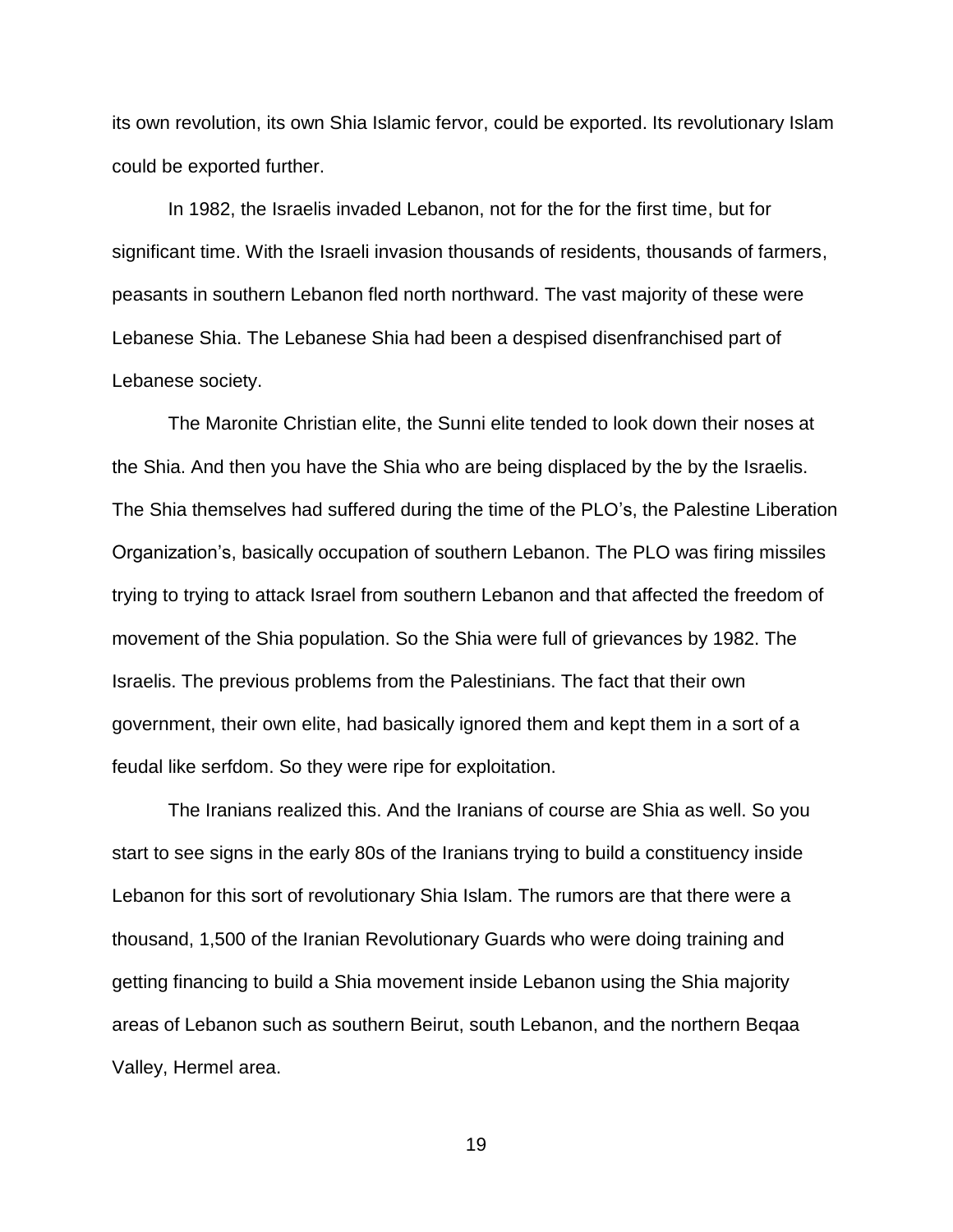And the world first notice of this with the suicide bombings. Things like the spring 1983 bombing of the U.S. Embassy in Beirut. The autumn 1983 bombing of the Marine barracks, 241 Marines killed. The Italians, the French were attacked. The U.S. Embassy annex, the temporary embassy, was attacked the following year.

This obviously caught the world's attention to what was happening, where revolutionary Iran was building a movement inside Lebanon that could show that this was not a Persian or Farsi-only phenomenon. That this could affect the Arab population as well, the Arab world as well. And it was sort of an anti-imperial, anti-occupation movement.

But what's important to realize is that it was the disenfranchisement, it was the feudal status of the Shia population in Lebanon, how much they had suffered, that opened the door to the Iranian money, the Iranian Revolutionary Guard influence. The type of services that Hezbollah was able to provide the local population, the Shia population, because the Shia had been despised by their own elite for decades.

DEWS: Feltman expands on the rise of Hezbollah in Lebanon in the 1980s, a consequence partly of Iran's post-revolution involvement in that country.

FELTMAN: What created Hezbollah was this was the status of the Shia population inside Lebanon prior to the involvement of Iran after the revolution. The fact that the Shia tended to be uneducated, tended to be at the bottom of the class structure in Lebanon, the fact that the Shia had no outlets for their own political aspirations.

Earlier there had been a very charismatic cleric who had Iran, Iraq, Lebanon, combinations as many as many the Shia do named Imam Musa al-Sadr. And Imam Musa al-Sadr was the first to really try to build a political movement for the Lebanese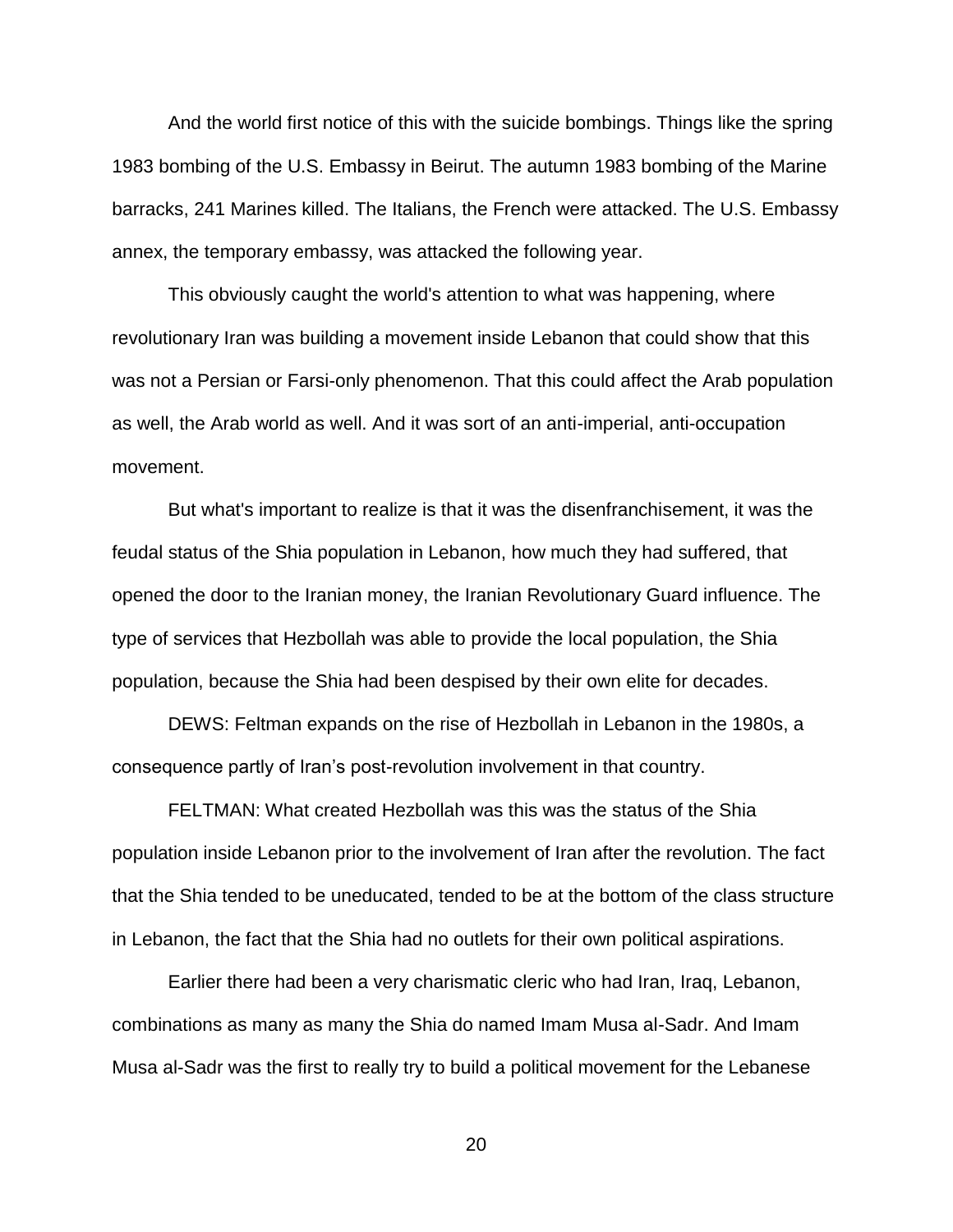Shia to assert their rights as equal partners in this Lebanese political and social system that has 17 recognized confessions, religious confessions in it.

Imam Musa al-Sadr started this movement. It became the Amal movement. The Amal movement still exists but it's moved into a much more secular movement. But it was the Israeli invasion in '82 along with the military deployment of the Americans, the French, et cetera, that I think inspired Iran to say, "hey, we can go in there and we can take this, we can take this over."

The other thing is that Imam al-Sadr disappeared himself as charismatic leader, disappeared in Libya, presumably in Libya. It's still unknown his fate. But there was a vacuum. There was a vacuum inside Lebanon of where the Shias role would be that Iran was able to help create the movement that evolved into Hezbollah. Hezbollah did not declare itself publicly until I think it was 1985 with sort of a manifesto in 1985. But the suicide bombings, the methods the Iranian money, the IRGC training, had started you know a few years earlier.

DEWS: Dan Byman illuminates how the rise of Hezbollah and intensified terrorist activity in the region began to shape Washington's approach to Iran.

BYMAN: But for the United States the terrorism concern starts to shape the broader view of Iran. So there is occasional hope such as during Iran-Contra that the United States might be able to engineer an opening with Iran. But they're constant backing of violent forces, so the Lebanese Hezbollah for example which does devastating terrorist attacks in Lebanon against U.S. diplomats and U.S. Marines. That sort of activity convinces many Americans that it's not just that around an enemy but that it's an enemy that can't be reasoned with, that it's violent, it's fanatical, and as a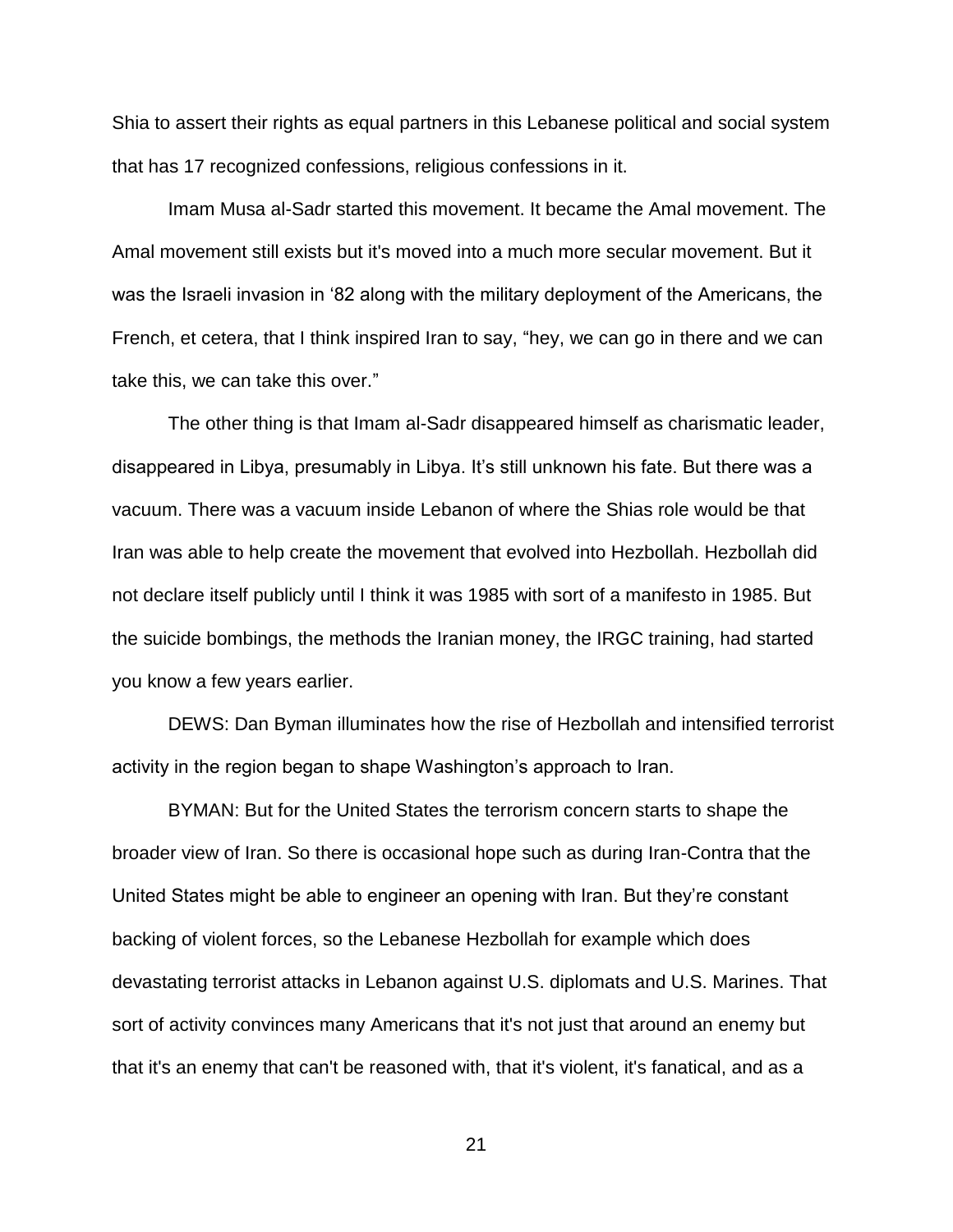result the United States is going to have to oppose it indefinitely. And this continues after the Cold War where you have this image you have this legacy of hostility and it's on both sides were both view the other with tremendous suspicion. And when the United States would try to reach out with an olive branch there was a strong sense that Iran wasn't interested.

### (MUSIC)

DEWS: For many Americans in 1979, the Iranian Revolution was little noticed, much less understood, until November 4th. On that day, an organized group of Iranian students breached the gates of the US embassy in Tehran and occupied buildings in the embassy compound, and seized over 60 embassy personnel.

It was actually the second attempt by students to seize the US embassy, and came shortly after the Shah's entry into the United States for cancer treatment in late October and a meeting between senior White House officials and representatives of the provision government. Ayatollah Khomeini called it evidence of America's plotting.

How did the hostage-taking relate to the aims of the revolution, and what were the impacts on US-Iran relations then and now?

Here are Suzanne Maloney and Elaine Kamarck with their initial thoughts on the hostage crisis

MALONEY: I think the hostage crisis in many in the minds of many Americans is synonymous with the Iranian revolution itself. This sense that a government that had been such a longstanding and close American ally had suddenly morphed into one that threatened the very safety of our diplomatic representatives on the ground was produced a kind of cognitive dissonance among much of the American public and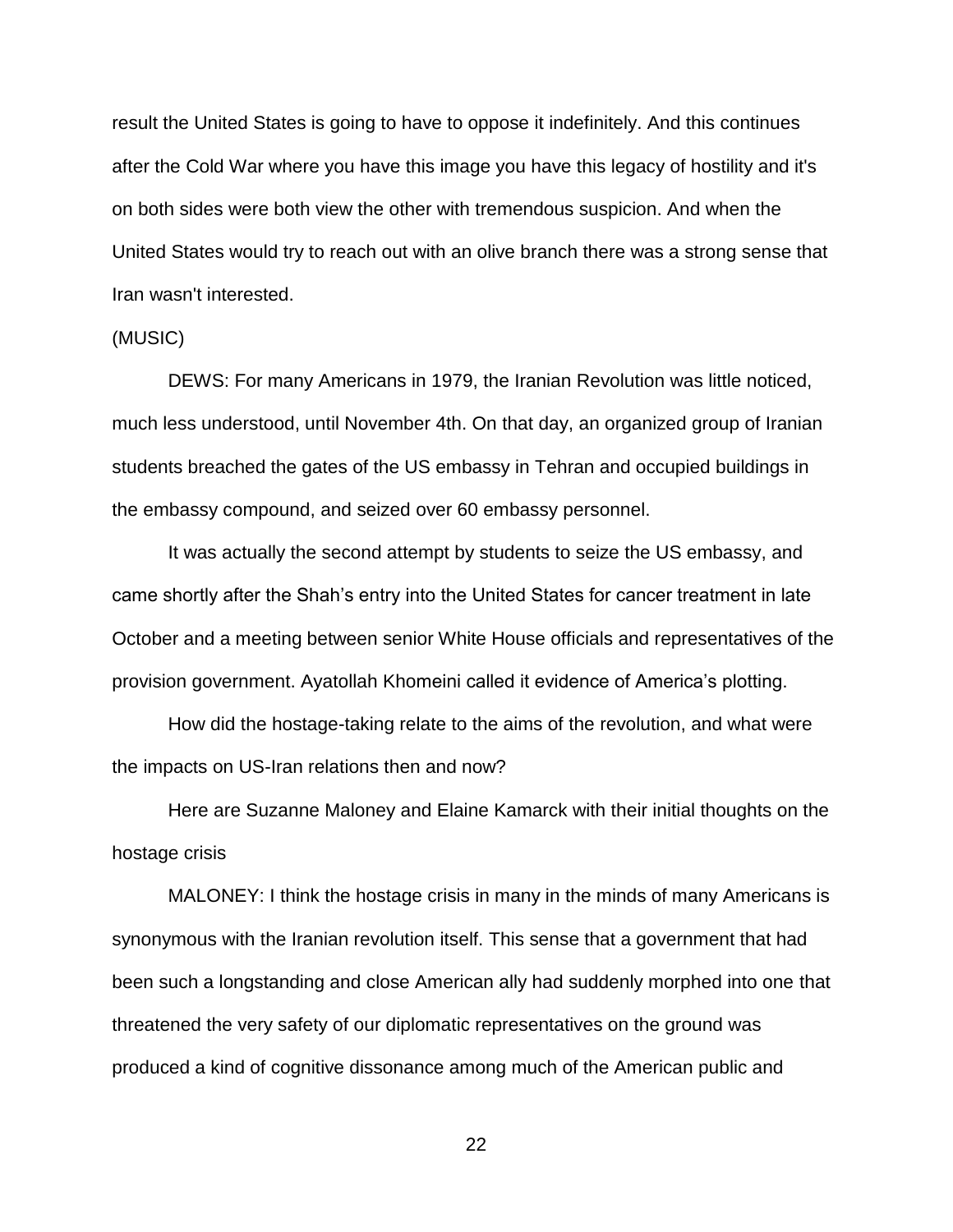certainly within the U.S. government, which had in fact been trying to maintain at least a low level relationship with the new government in Iran.

The seizure of the embassy by students who were not affiliated with the government but who appeared to have had some prior coordination or even encouragement from elements of Ayatollah Khomeini's inner circle provided a catalyst for Iran to move in a much more radical direction. But it also clarified for the U.S. government that this new regime in Iran was not going to be a country with which the United States could deal in the way that it would with other types of countries.

KAMARCK: Well, here were people in the U.S. government who warned President Carter that it was going to be a mistake to bring the Shah to the United States for medical treatment. But he did so anyway. And that was kind of a precipitating event in the minds of the Iranian students.

But the public as I said really had very little interest or knowledge of this until the hostages were taken. Now, once the hostages were taken this became an enormous, enormous, enormous issue. And President Carter tried to negotiate. But they were negotiating with a government that was kind of a very weak replacement of the Shah. And Khomeini was the person that the students were listening to. So the Carter administration negotiations went nowhere. And that's why in the spring he decided to mount a military rescue the of the hostages.

DEWS: In April 1980, President Carter authorized a mission to rescue the hostages, still held captive in the US embassy in Tehran. The complex plan involved elements from the US Navy, US Air Force, US Army Rangers, Delta Force, the CIA. A variety of aircraft, too, were to be employed, including helicopters, refueling aircraft,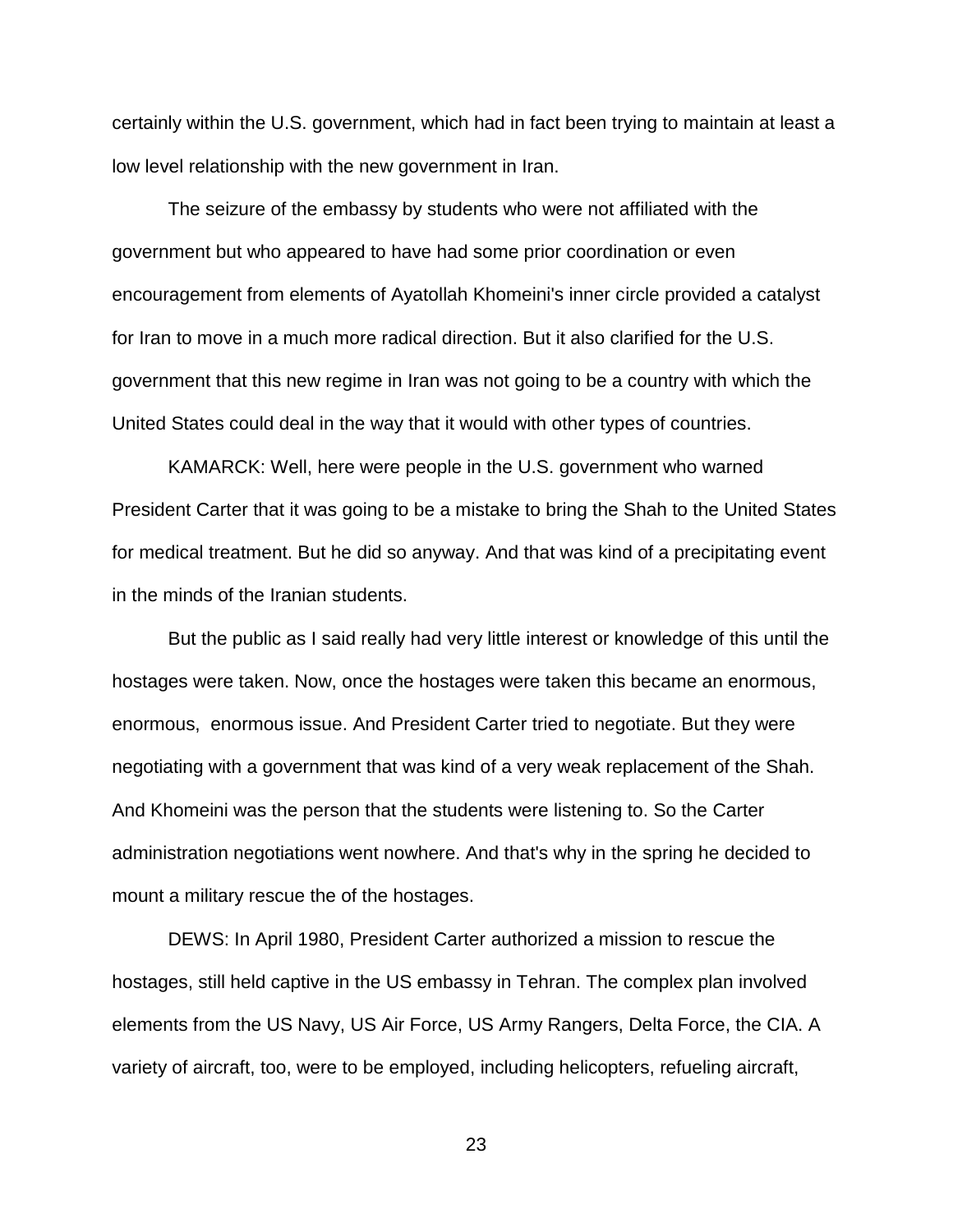transport planes, and gunships.

On April 25, 1980, at a staging site in the remote Iranian desert, Desert one, a helicopter collided with a tanker plane full of fuel. The resulting explosion killed 8 servicemen and injured 4 others. One Iranian civilian was also killed. The mission was scuttled, and Secretary of State Cyrus Vance, who had opposed military action, resigned.

Elaine Kamarck expands on the domestic political fallout in the United States, particularly for then-President Jimmy Carter, of the crisis and especially of the failed rescue mission, operation Eagle Claw.

KAMARCK: It had enormous political consequences as you can imagine.

First of all, before even before the hostage crisis, Jimmy Carter was seen as a weak and feckless president. The economy was going extraordinarily badly. His approval ratings were in the toilet. And he drew a challenge from Senator Ted Kennedy, maybe the toughest nomination challenge any Democrat has had in many, many years, because Kennedy was kind of a lion of the Democratic Party.

So, things were not going well when the hostages were taken. So then in an effort to kind of get out of the diplomatic morass, the military launched Operation Eagle Claw. And, as we know, that was a disaster. And I can personally remember, I was at the Democratic National Committee. I was a bit player in the Carter administration's political team. And one of his more senior aides, Rick Hernandez, called me in the middle of the night and said, "we just lost the election." This was in April of 1980. And I said, "What are you talking about?" And he described the helicopters crashing in the desert. And this, this, not only the failure of the hostage rescue mission, but the total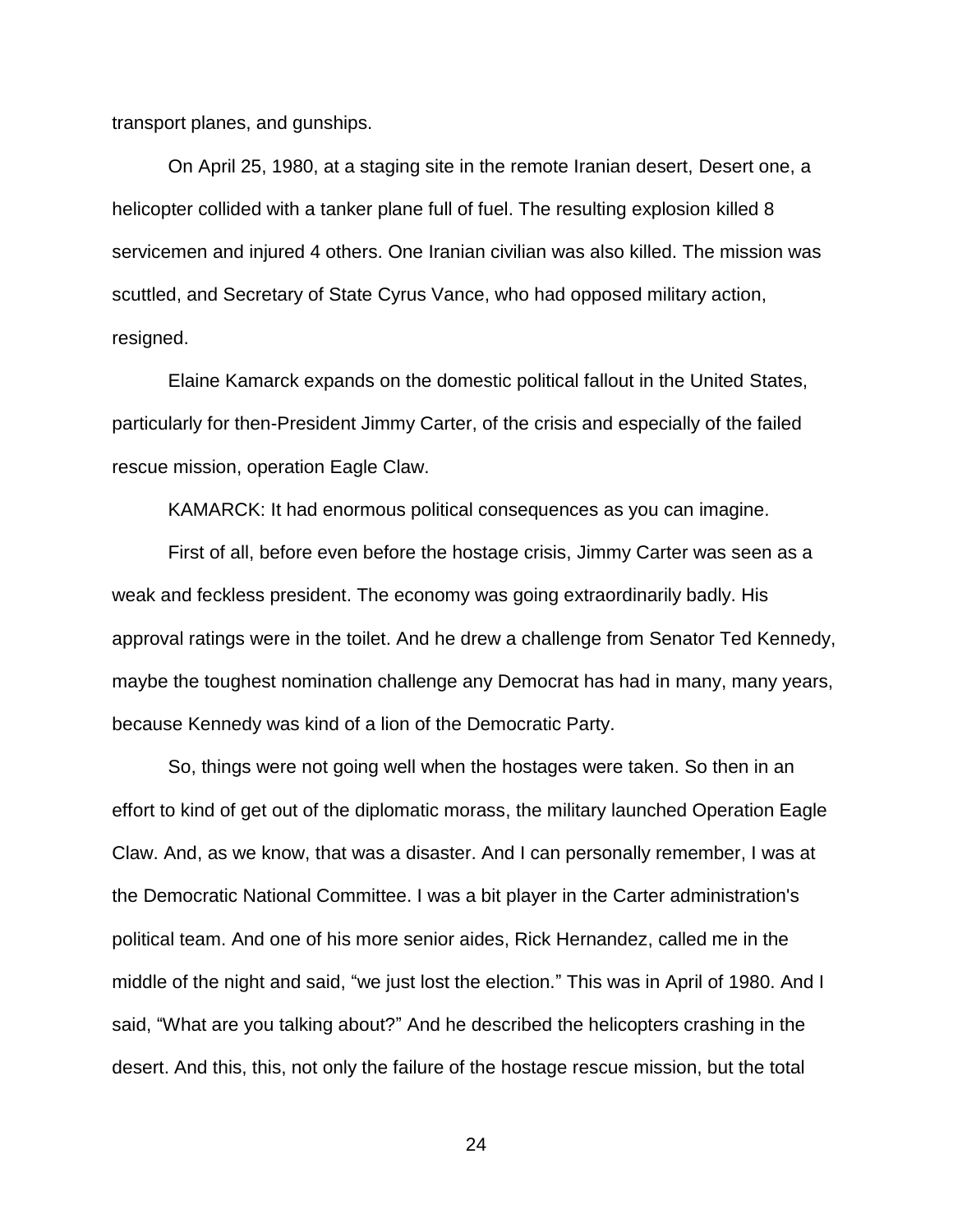screw up of it. Right? With Americans dying. Planes crashing into each other in the desert. I mean the whole thing being basically one big mess.

And that happened at a very crucial time because voters were just tuning in.

Now the other thing to put in context here is that American voters had been enchanted with the story of the Israeli raid on Entebbe in 1976. This is one of the First Special Ops missions that burst into the public consciousness. In fact they made a movie out of it. OK? Television shows, movies, et cetera. And you had this stunning Israeli rescue mission of hostages that had been taken by Palestinians and landed at the airport in Uganda in Entebbe. And that was that was mega cool. All right? That was mega cool.

So on top of that being in the public consciousness the United States tries its own daring rescue mission and falls flat on its face. That was devastating. It was devastating to Carter. And I believe to this day that my friend Rick Hernandez was right. We lost the election that night. Carter lost the election that night.

DEWS: The Iranian students held their captives for 444 days, until January 20, 1981, when the hostage-takers released the final 52 hostages at the exact moment when Ronald Reagan was completing his inaugural address.

Kamarck remarks on the timing.

KAMARCK: There's no doubt that the Iranians timed it to be at the start of a new president. They were not going to reward Jimmy Carter, who had after all taken in the Shah. I mean that that was his original sin in their eyes. Taken in the Shah and then tried to do a military rescue mission. They just weren't going to reward him.

Obviously by the time Carter went down—and he went down rather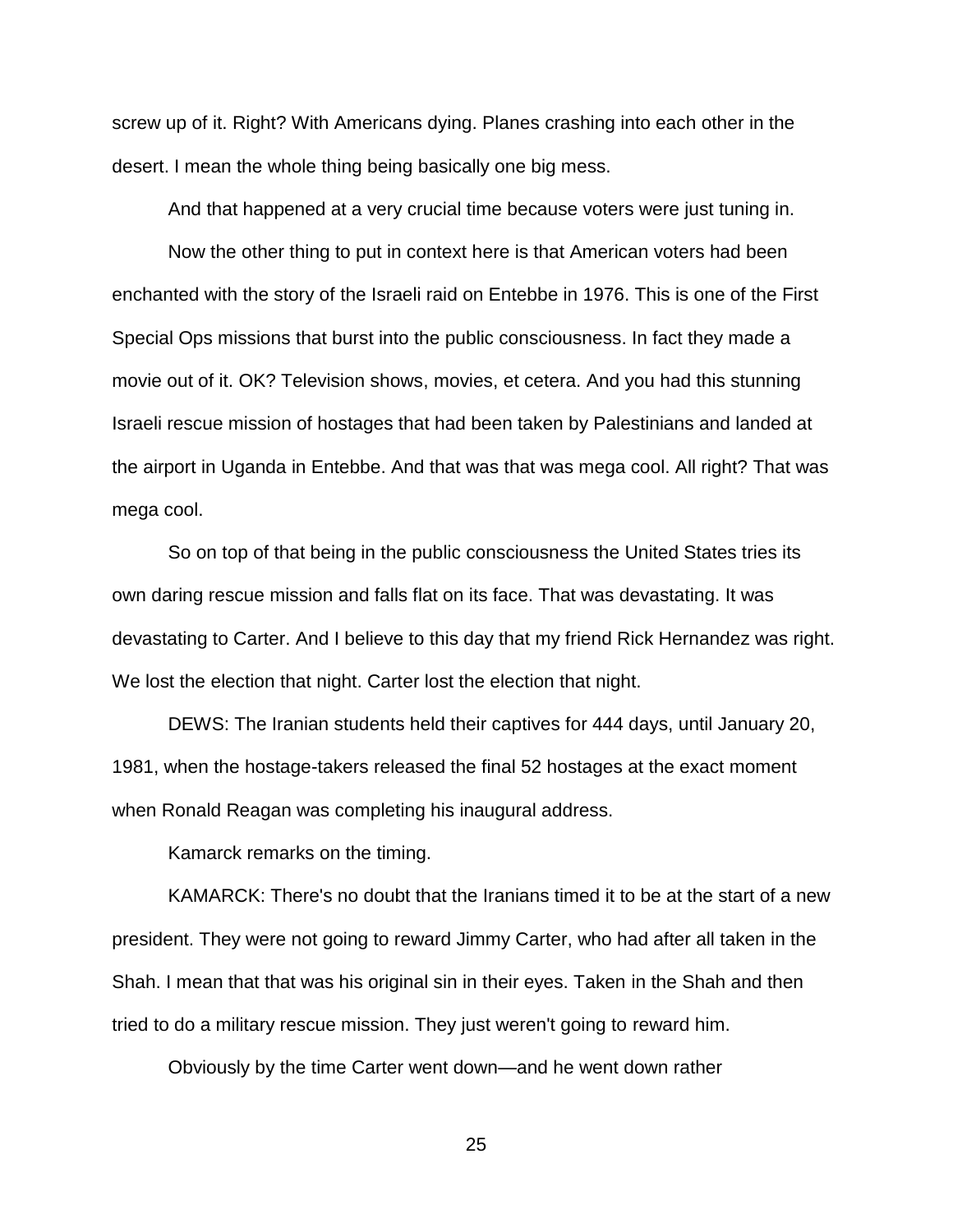spectacularly, he lost every single state in the union I think with the exception of the District of Columbia. Maybe Massachusetts, I can't remember exactly, but by the time Carter lost that election they the Iranian students had played out their hand. You know, I mean they had held the hostages for a long, long time and it was time to let them go and they did all come home.

DEWS: The hostage-taking perhaps more than the Revolution itself had longterm and damaging effects on US-Iran relations that continue to this day.

Suzanne Maloney offers this perspective.

MALONEY: The seizure of the embassy also, I think, with the sort of fallout that it had for the Carter administration and the Carter presidency, left an enduring sense of frustration and impotence on the part of the U.S. government in trying to manage the challenges that emanated from Iran. Ayatollah Khomeini said after coming to power that America cannot do a damn thing. That's a kind of slogan that's emblazoned in various forms of revolutionary propaganda even today in Iran. And I think that that sense of sudden powerlessness on the part of the United States government watching its diplomats and other personnel be paraded in the most humiliating fashion on TV, waiting out 444 days siege while these individuals were mistreated an in many ways kept under very difficult conditions.

It was a searing experience for all those who went through it.

It has lasting effects on the way that the U.S. conducts its embassies abroad and frames its foreign presence abroad. The hostage crisis also created an impetus on the part of the U.S. government to find new mechanisms for advancing U.S. interests in the region. Because it was clear that simply relying on longstanding allies was not going to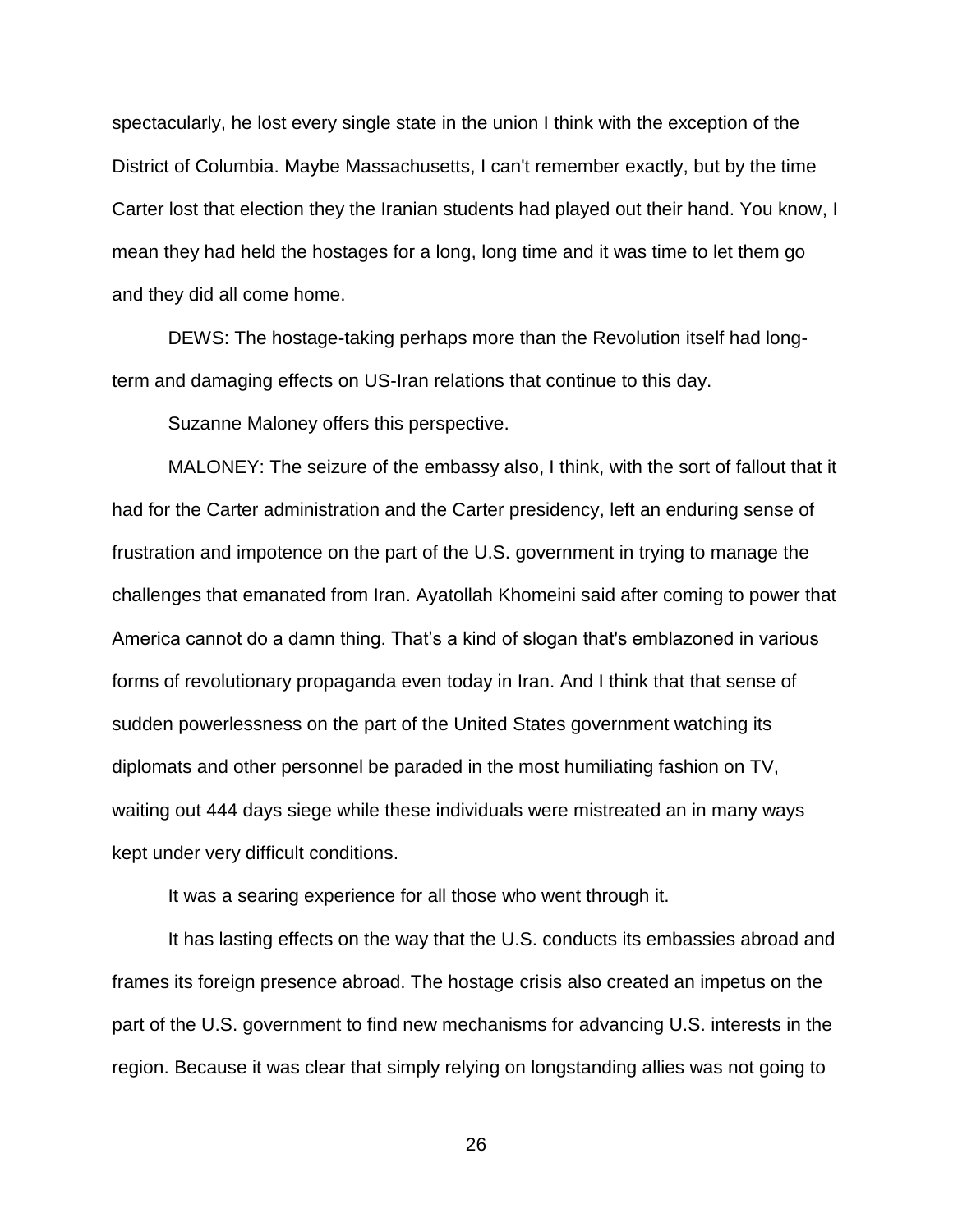be sufficient to protect the United States, its personnel, or its interests in the region.

DEWS: Kamarck adds that the disastrous rescue mission not only essentially ended Carter's presidency, but it also had tremendous consequences for reform in the U.S. military. It should be noted that at the time of the attempted hostage rescue mission in 1980, there was not a unified Special Operations Command in the U.S. military to coordinate the various commands and agencies involved in special operations warfare. In fact, these elements of U.S. military power were, after the wind down of the Vietnam War, generally underfunded and mistrusted within the military establishment. The failure of Operation Eagle Claw at Desert One changed that.

KAMARCK: The failure of the Iranian hostage rescue was the straw that broke the camel's back when it came to military reform. Remember, this happened in 1980. Carter lost the election resoundingly to Ronald Reagan. And in 1985, the Senate began to look at a big military reform bill called Goldwater-Nichols. Now when the Senate began to look at that there was intense opposition within the military, particularly from the Navy. And even intense opposition from Reagan's Secretary of Defense.

But it was clear that the failure of Operation Eagle Claw, plus Vietnam, plus a bunch of other smaller failures—the disastrous invasion of Grenada which was just a mess—all contributed to a point in history where people said, it's time to do something with the United States military, we're the greatest country in the world and they are flopping everywhere on everything.

So remarkably after 40 years of trying in 1986 Congress passed the Goldwater-Nichols Act and Reagan signed it. And what's going on during that time politically is very interesting because Reagan and his national security adviser are letting it be known that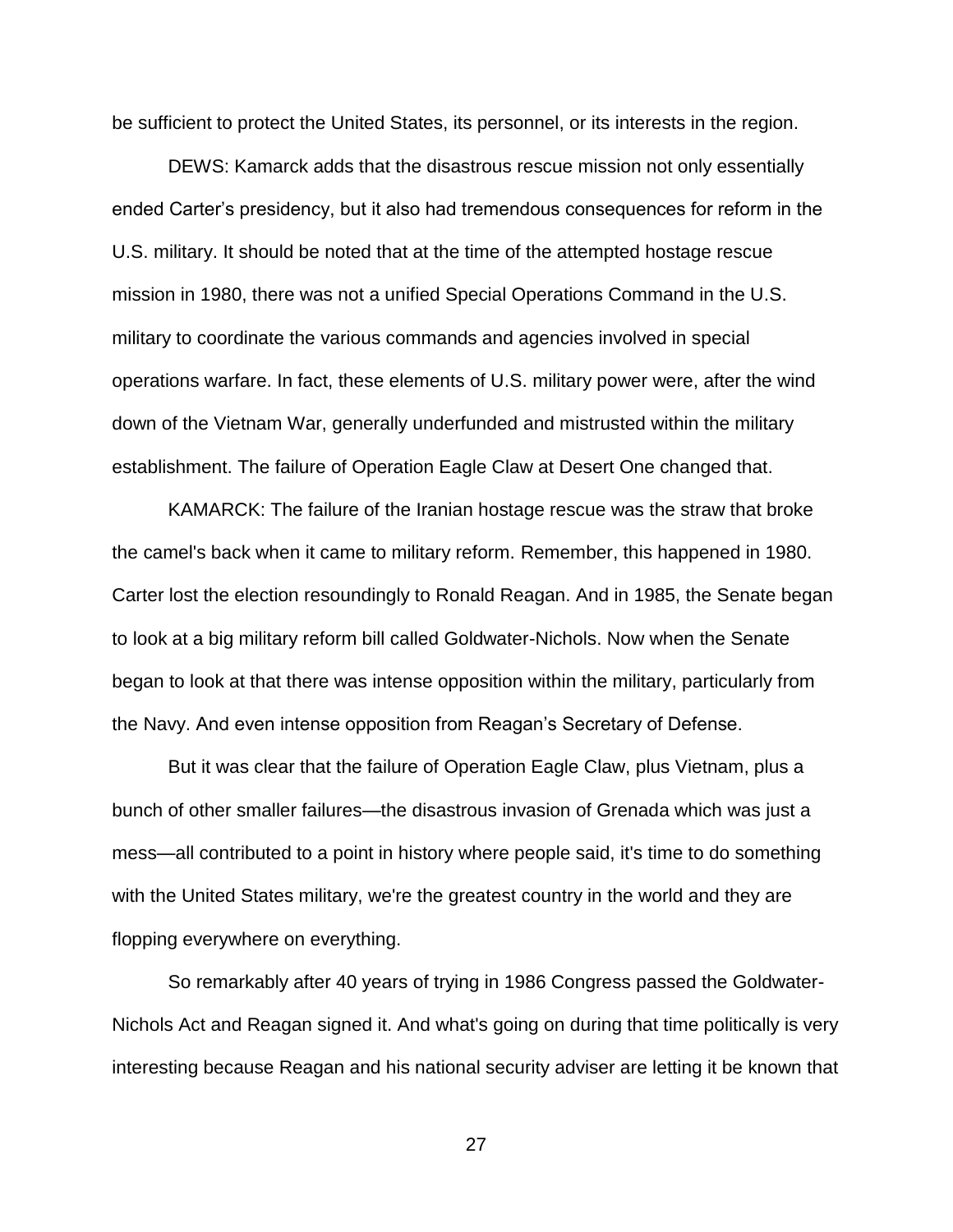if Congress can actually pass this they will sign it, even though they're not out front on this. And of course Barry Goldwater and Sam Nunn were lions in the Senate when it came to military policy. Nobody could accuse either one of them, but especially Barry Goldwater of wanting to be soft on communism, or soft on the military, you know, this was this was a real Nixon going to China moment. And so the most important thing that happened as a result of that of this whole business in Iran was the passage of Goldwater-Nichols. And the second most important thing, and we've seen this now, has been the continual shift in the military away from more conventional warfare towards a special operations. And all you have to do to encompass that big stretch of times, decades, is look at the failure of Operation Eagle Claw and the success of finally getting Osama bin Laden.

And it's a night and day military.

(MUSIC)

DEWS: Forty years ago this January and February, the unrest in Iran that had roiled the country for over a year came to a boil when Shah Mohammad Reza Pahlavi left the country, and revolutionary cleric Ayatollah Ruhollah Khomeini returned from exile. In the ensuing months, the Ayatollah consolidated the rule of clerics, attempted to export the revolution, and allowed students to seize the US embassy and its staff.

What are the continuing and lasting effects of the Iranian Revolution today? Both from the U.S. domestic and foreign policy perspective, and for Iran itself?

Here's Elaine Kamarck with the Revolution's impacts on how Americans see Iran.

KAMARCK: Americans harbor deep wells of suspicion about the Islamic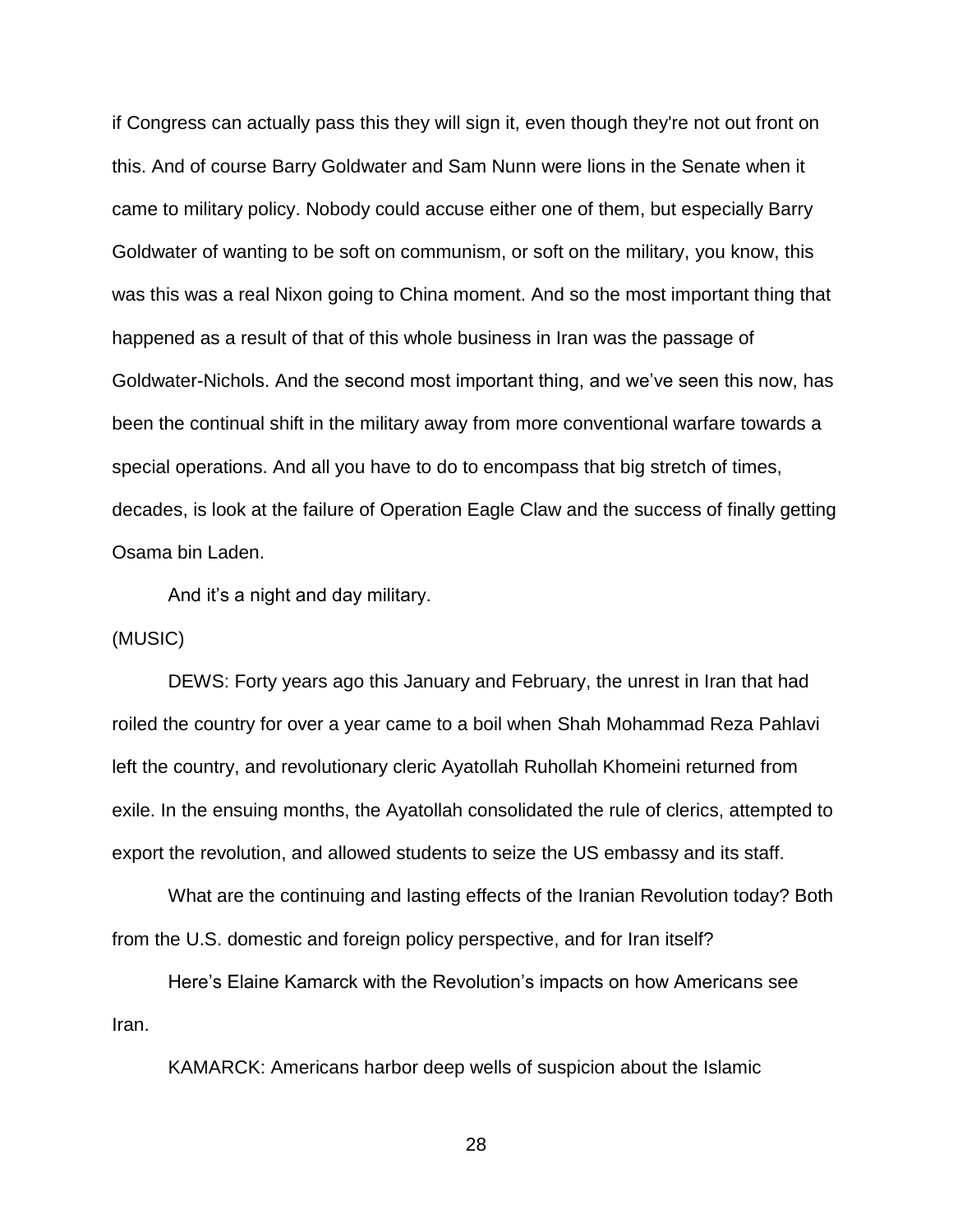countries in the Middle East. And I would say that by this time the effect of the Hostage taking may have worn off were it not for 9/11 and repeated terrorism that is linked to radical Islam. And so you can definitely say it started with the Iranian revolution.

And remember this is the Iranian Revolution also—and the hostage taking introduced us to something that was kind of new. This was terror, for the sake of terror. As opposed to use asymmetric warfare and trying to get something in return. The students just wanted to take down the evil America. This was a kind of it's kind of different than trying to take hostages and getting something in return. And it grew into when we saw this of course in some of the terrorist attempts leading up to 9/11, violence for the sake of violence, as opposed to violence for the sake of a political objective. And that's been very hard for the U.S. government to deal with. And it's made Americans very suspicious of a whole class of people.

But the fact of the matter is that the country has, starting with the Iranian revolution and the hostage crisis and going right up through 9/11, a lot of Americans see Islam and Muslims with great suspicion, and, of course, President Trump plays that up all the time, he basically equates Muslims with terrorism. President Bush to his credit who was in office in 9/11, remember that right after 9/11 President Bush to his credit went to a mosque. OK? So President Bush tried to push against this stereotyping of Islam. And most presidents have tried to do that. Then of course Trump actually goes right into it and engages and enhances the stereotyping.

DEWS: Dan Byman explains how Iran's foreign policy, especially its support of what he calls violent substate groups, has been met by U.S. diplomatic and military policy makers.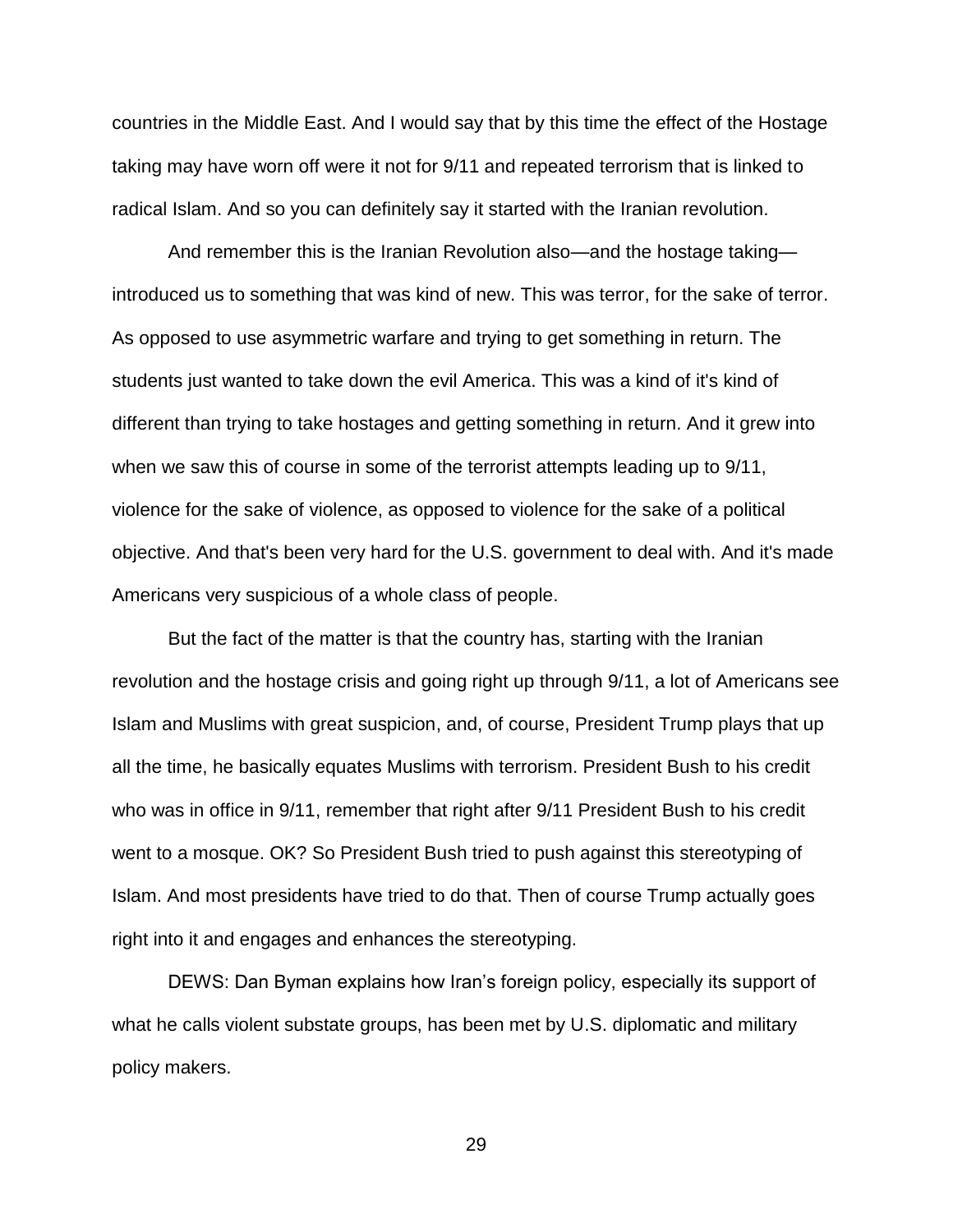BYMAN: Iran has over the last 40 years been cemented as one of the bogeyman of U.S. foreign policy, and this is true of both Republican and Democratic administrations. So, the image of Iran after the hostage crisis of this fanatical revolutionary movement is still alive and well, even though in reality Iran's foreign policy has become less ideological. It's still very ruthless, and they still have used a lot of these violent substate groups that have killed Americans.

So, this isn't often considered in a terrorism context but Iran supported a number of local groups in Iraq that were responsible for the deaths of hundreds of Americans.

And this sort of activity is something that has led to hostility towards Iran, not just among the American public but among a lot of military leaders or others who have had to deal with the day to day of U.S. policy in these countries under very trying conditions.

Iran is seen as strongly opposed to the United States and there is a sense among American leaders that negotiations are not likely to work. That these were tried under Clinton briefly, they were tried briefly under Bush and that Iran has pushed back. Now the Iranians probably have a very different view of things, but this is a rare area of bipartisan consensus in Washington, which is that there is a limit to how much you could work with Iran. And even President Obama, who did a successful nuclear deal, he couched it in the language of suspicion, that we don't trust the Iranians, and that the deal is designed to detect their cheating, not that it's designed to open up a new era of brotherhood.

And the Trump administration has decided that the deal isn't worthwhile because we can't trust Iran. They've simply said it's a bad actor and you don't do deals with bad actors.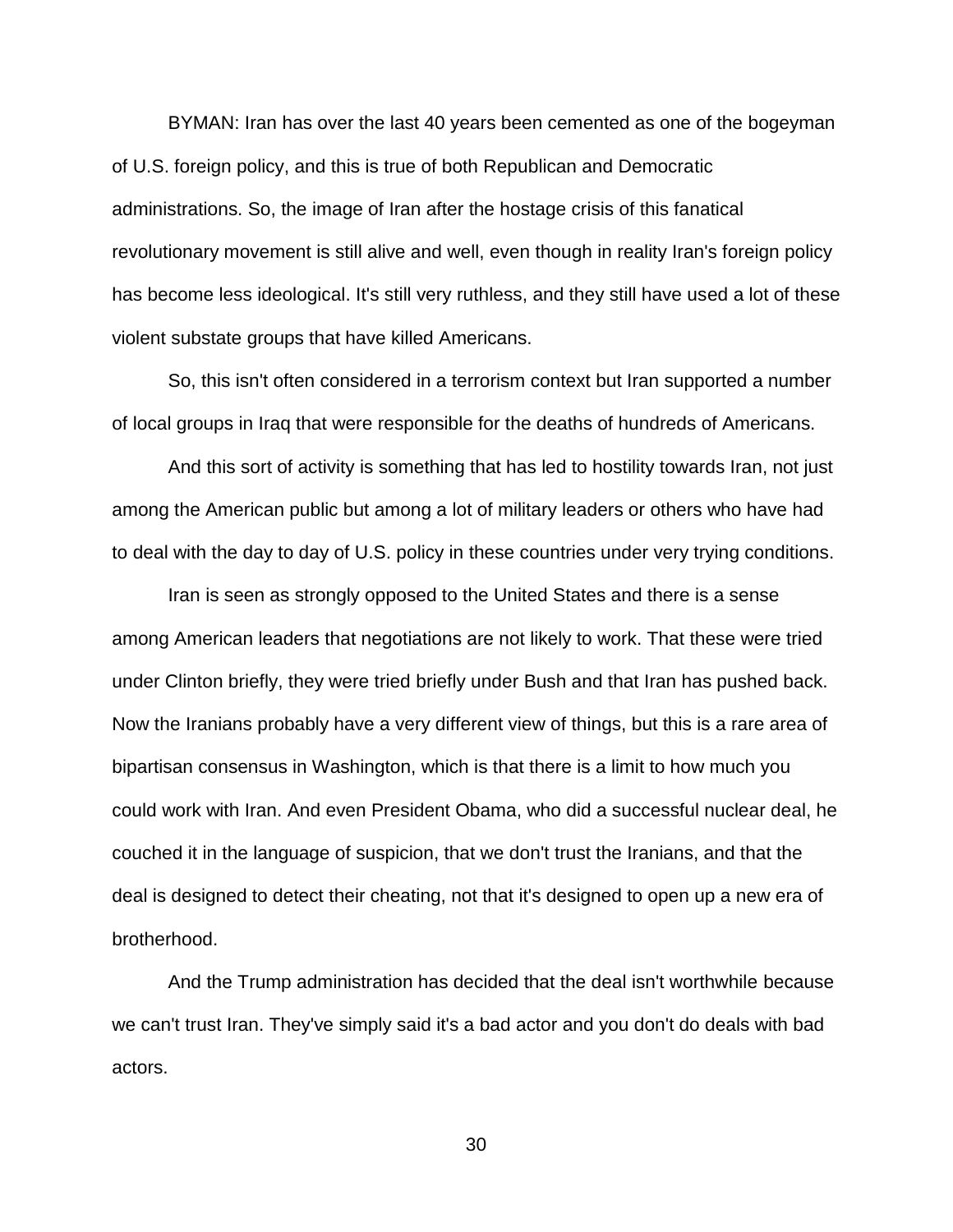DEWS: Suzanne Maloney connects the past to the present.

MALONEY: We hear Secretary Pompeo and others in the Trump administration appeal to Iran to become a normal nation. This is the language that the Trump administration has repeatedly used and I think that that's a kind of echo of this sense that emerged in November 1979 that Iran was a particularly unique and problematic actor, one whose leadership would undertake actions that were by any standard of normal diplomatic engagement a highly unusual and, in fact, irrational.

DEWS: And finally, forty years on, how has the Iranian Revolution continued to shape Tehran's foreign policy, in its relations with other states in the region, and with the United States?

Bruce Riedel comments on the revolution's endurance and its continued effects on Iran's neighbors

RIEDEL: The Islamic Republic of Iran has proven to be remarkably enduring and today's regime is very much the child or the grandchild of the revolution. When the revolution happened by the way, I think the preponderance judgment of experts in and outside of the government was this won't last. I mean, these people don't know how to run a country. How are a bunch of Ayatollahs actually going to run the country?

And I think one of the things we did at CIA was to say, "don't underestimate them. These people are a lot more clever than you think." And as we studied how they'd actually carried out the revolution working from abroad with cells inside, with cells outside not just in Iraq where Khomeini was, but with major cells in Germany, the intricacies and complexities underscored to me and others that these people really know what they're doing, and we turned out to be right.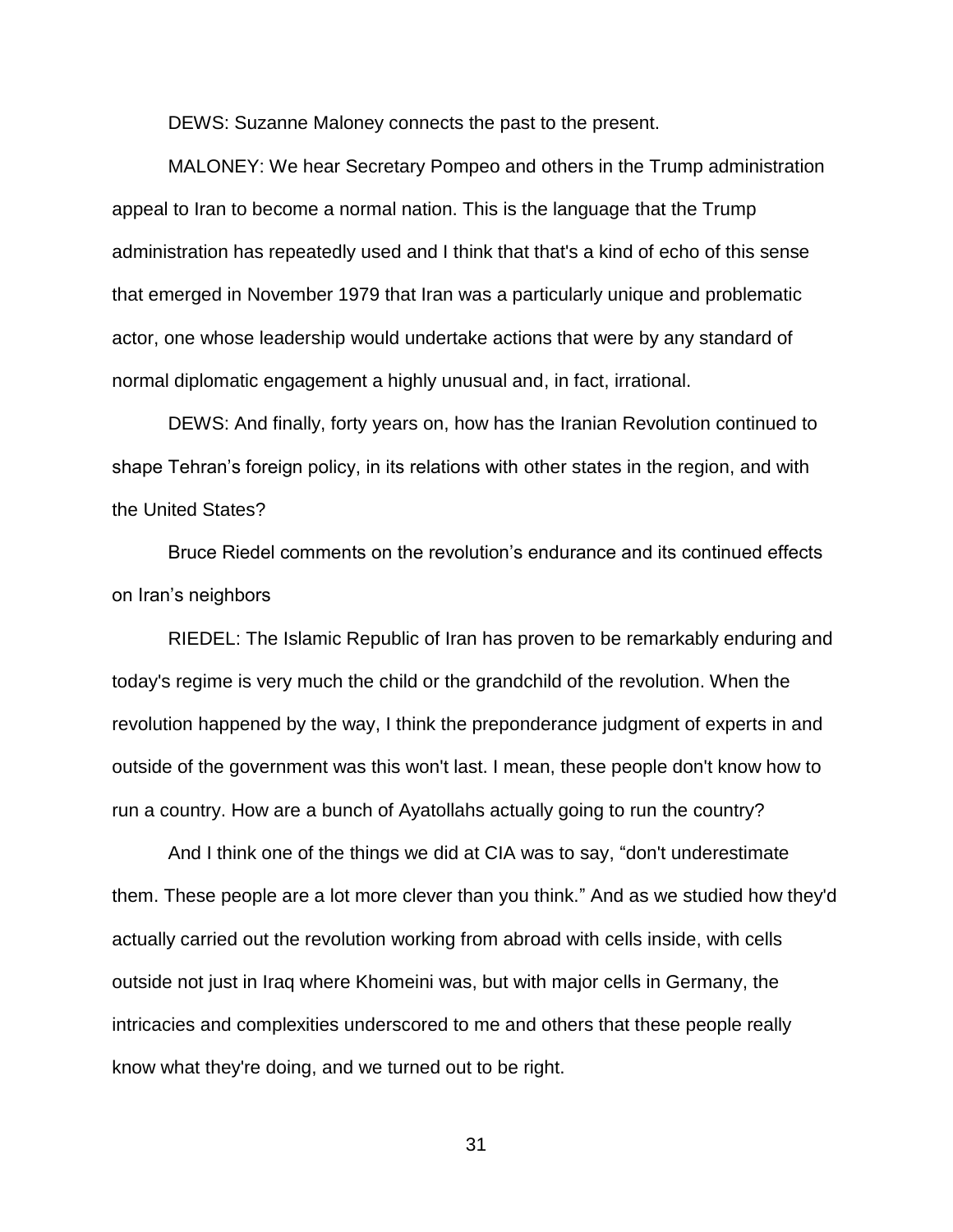The fact that they've survived so long, they have the upper hand and the rivalry with the Saudis. It's Iran that exercises more influence in Iraq than any other country. It's Iran that has basically saved Bashar Assad's regime in Syria. It's Iran and Hezbollah that run Lebanon. And it's Iran and its ally the Houthis there run most of North Yemen. If you were to judge this conflict on who's ahead and who's behind we're in the fourth quarter and the Iranians are way way way ahead.

DEWS: Here's Dan Byman again, on how Iran still influences politics in the region through its support of proxies and militias

BYMAN: One of the lasting impacts of the Iranian revolution is that it continues to use violent substate actors as part of its foreign policy. So, if you look around the world today in Iraq, and Syria, in Yemen, in Lebanon, you see Iran active but there are often active with groups below the state level they're working with militias, they are working with small groups, and there are at times sending their own paramilitary forces in at times working with by with or through the Lebanese Hezbollah. But they see this as an instrument of foreign policy and that's something that begins with the revolution.

But in the last 40 years the Iranians have gotten really good at this. So they have large bureaucracies that are designed to kind of train and fund these groups. They have interest groups in Iran that are committed to them. And Iran in general is a weak state. Its economy at best is a mid-level economy. It doesn't have much political support as a government. And militarily, it's conventional military is quite weak, but it does have the ability to influence politics in much of the region through its support of these groups.

DEWS: Jeff Feltman explains Hezbollah's continuing, and evolving, relationship with Tehran and their involvement in terrorist activities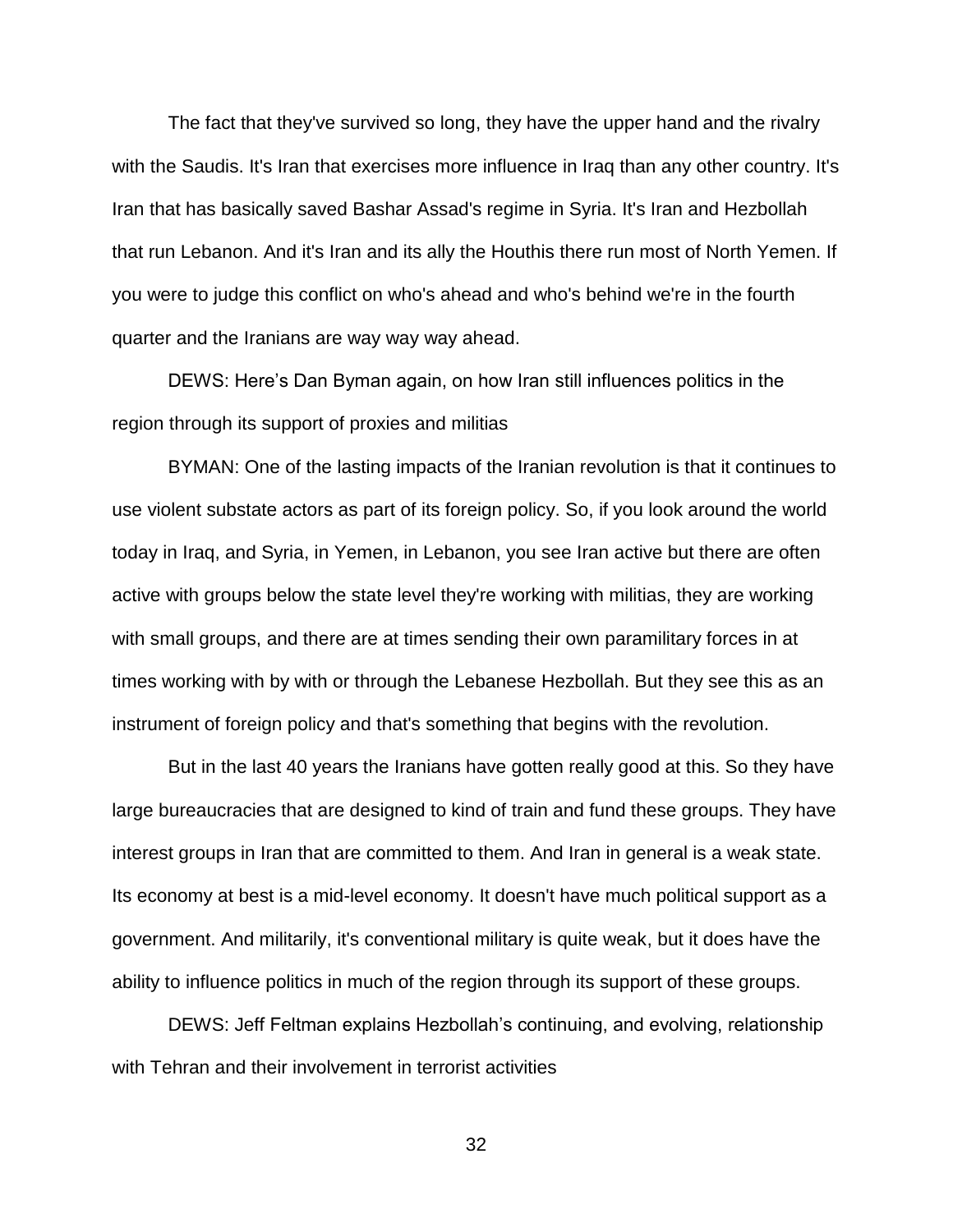FELTMAN: I would say that Hezbollah at the beginning was kind of a subsidiary of revolutionary Iran. Hezbollah today is more of a partner rather than a subsidiary. And there are several components. One is, we've seen examples, perhaps less so now, but we've seen examples where Hezbollah has essentially been the subcontractor for Iran in two aspects—one, doing the sorts of training, technical training, almost like Beltway bandit in the more lethal terrorists sense in training other militias, training Iraqi militias, during some of the worst of the of the Iraq bloodletting after the U.S. invasion. Training—improving the capabilities of Houthi militias in Yemen. There was a sort of a training element where they're sort of again the subcontractor for Iranian goals because they've got the capacity. We've also seen many allegations, lots of evidence of Iran carrying out terrorist actions outside of the Middle East. The Israeli embassy, the Jewish center in Argentina in the 90s, 2012 attack on a tourist bus carrying Israelis in Bulgaria. So there's an element of Hezbollah carrying out activities outside of the Middle East presumably at the Iranian request.

Tehran maintains a strong interest in Hezbollah even today, even Hezbollah has acquired its own financial resources, are no longer so dependent on Tehran subsidies as they once were. Because it allows Tehran to play a deep role in Arab politics and it allows them to maintain a front against Israel.

Ideologically, Hezbollah is the one example of successful export of the revolution that Tehran can point to, but it's also a manifestation of the Iranian Revolutionary obsession with Israel.

The 2006 war between Lebanon and Israel. Iran wasn't hurt, but thousands of rockets were fired into northern Israel. Another Lebanon-Israel a war would probably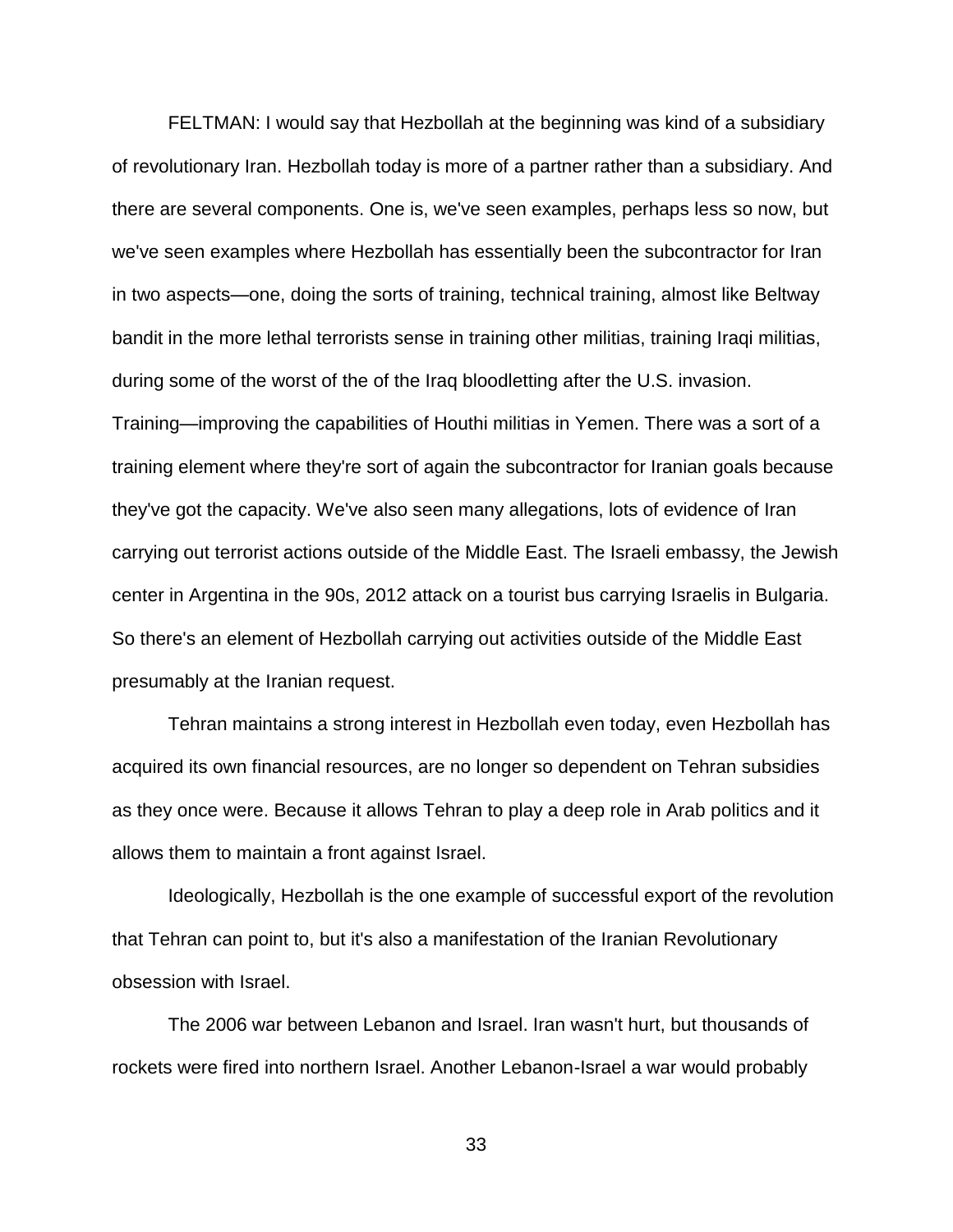result in greater pain against Israel. These are in Iran's advantage. You can show the validity of your anti-Israel theology ideology via Hezbollah without incurring much pain yourself for doing so.

The other part the other part that's worth noting is Syria. Hezbollah has acted in Syria as the protector of Bashar al-Assad and the combination of the IRGC trainers, Hezbollah fighters, and Hezbollah trainers, and Russian airpower, has turned the battle decidedly in Bashar al-Assad's favor. Bashar al-Assad's survival was a key interest of Tehran because of the whole nexus via Damascus to the Mediterranean and then to the front with Israel and Hezbollah was a central player in that survival of Bashar al-Assad.

DEWS: Here's Suzanne Maloney with a final word on Iran's contemporary perspective on its revolution and its role in the Middle East and the world.

MALONEY: From the Iranian perspective the 2011 uprisings in other parts of the Arab world were seen very much as an Islamist movement and an echo effect of the Iranian revolution. And even though in most cases those uprisings did not produce either Muslim governments or longstanding change in the fundamental pro-western authoritarian system that dominates much of the Arab world, the perception on the part of the Iranians is that there is a general trend in history that is leading toward some kind of triumph for Islam. That is, of course, the perception of the government. And yet at the same time Iranian leaders have always proved themselves pragmatic enough to work with non-Muslim powers and to manage their relations in such a way that they put Iranian interests ahead of the interests of the Islamic world.

The Iranian revolution remains, I think, sort of the primary frame through which its leadership understands the world. They see themselves as embattled on the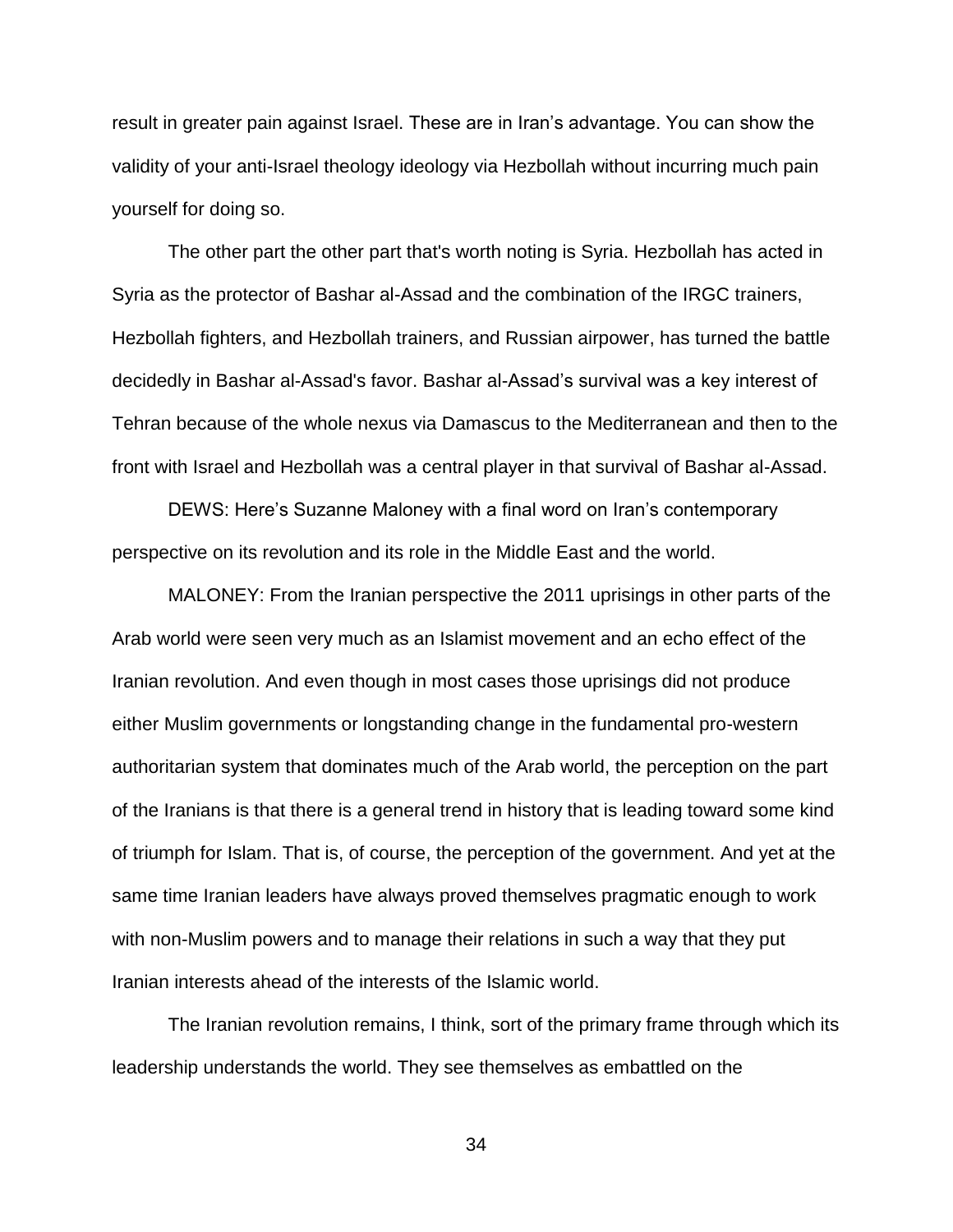international stage. They believe that there is a conspiracy led by the United States, perpetuated and propagated by their neighbors and America's pro-Western allies in the region, to try to eliminate the Islamic Republic and reduce its influence. The ideology of the revolution and the state structure that was created in the aftermath of the revolution in many ways continues to dictate the way that Iran engages with the rest of the world. The experience of the revolution is still the kind of formative myth for a country most of whose population were too young to experience it themselves.

## (MUSIC)

DEWS: My thanks to the experts who provided their insight and experience for this episode, Dan Byman, Jeff Feltman, Elaine Kamarck, Suzanne Maloney, and Bruce Riedel.

A special thank you to Anna Newby, managing editor of the Foreign Policy program at Brookings, who organized the scholars to appear in this show and worked with me on the script.

To learn more about the Iranian Revolution 40 Years Later, visit brookings.edu to find blog posts, essays, and multimedia content featuring voices from across the Institution that examine various facets of the revolution and its continuing relevance today.

"The Brookings Cafeteria" podcast is the product of an amazing team of colleagues, including audio engineer and producer Gaston Reboredo, with assistance from Mark Hoelscher. The producers are Chris McKenna and Brennan Hoban. Bill Finan, Director of the Brookings Institution Press, does the book interviews, and Jessica Pavone and Eric Abalahin provide design and web support. Our intern this semester is